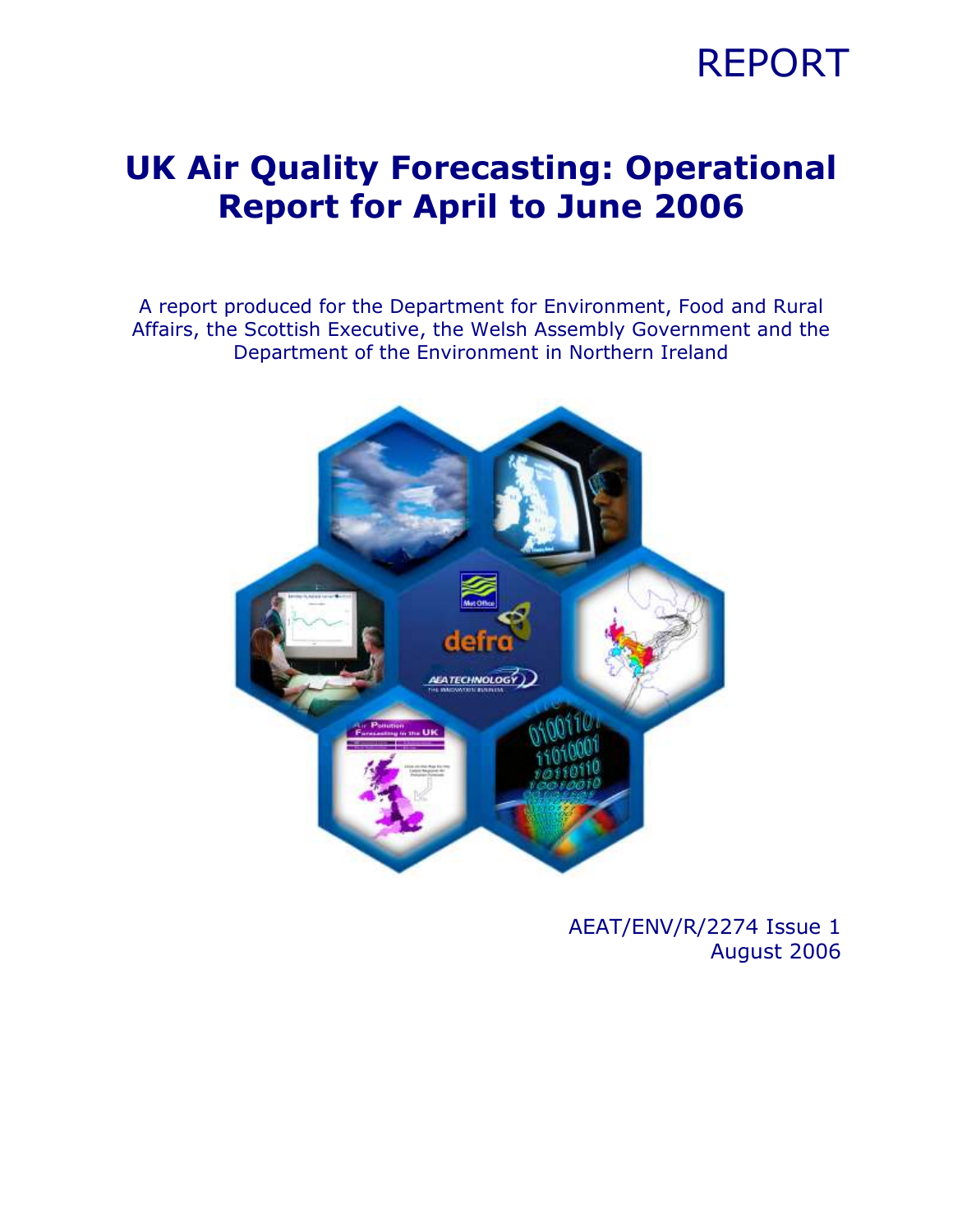### UK Air Quality Forecasting: Operational Report for April to June 2006

A report produced for the Department for Environment, Food and Rural Affairs, the Scottish Executive, the Welsh Assembly Government and the Department of the Environment in Northern Ireland

> AEAT/ENV/R/2274 Issue 1 August 2006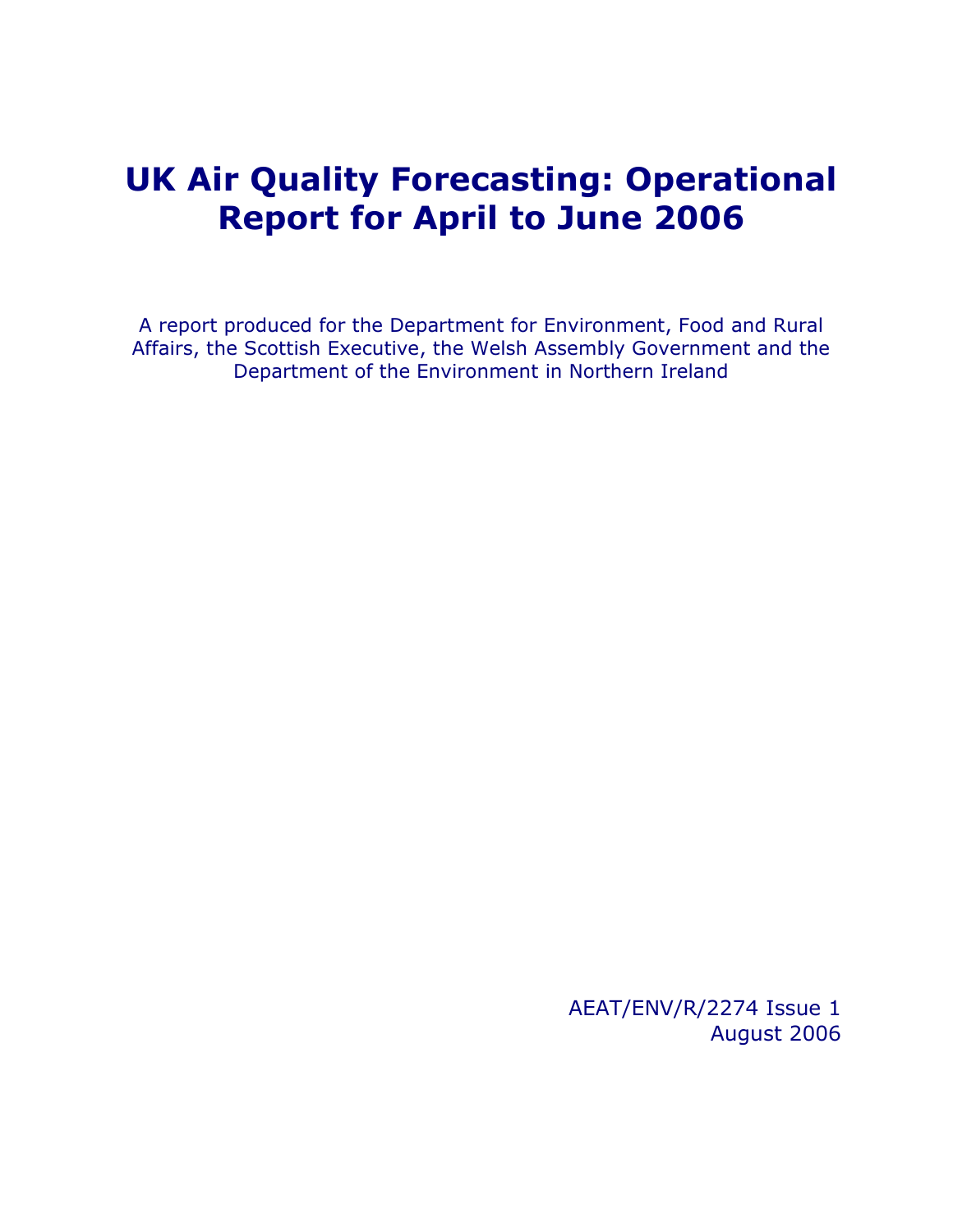| Title                                             | UK Air Quality Forecasting: Operational Report for April to June 2006.                                                                                                    |
|---------------------------------------------------|---------------------------------------------------------------------------------------------------------------------------------------------------------------------------|
| Customer                                          | Department for Environment Food and Rural Affairs, the Scottish<br>Executive, the Welsh Assembly Government and the Department of the<br>Environment in Northern Ireland  |
| <b>Customer reference</b>                         | EPG 1/3/179                                                                                                                                                               |
| Confidentiality,<br>copyright and<br>reproduction | Copyright AEA Technology plc.<br>All rights reserved.<br>Enquiries about copyright and reproduction should be addressed to the<br>Commercial Manager, AEA Technology plc. |
| <b>File reference</b>                             | ED45099                                                                                                                                                                   |
| Report number                                     | AEAT/ENV/R/2274 Issue 1                                                                                                                                                   |
| <b>Report status</b>                              | Issue 1                                                                                                                                                                   |

AEA Technology plc Netcen Building 551 Harwell Didcot Oxfordshire OX11 0QJ UK +44 (0) 870 190 6441 tel.  $+44(0)$  870 190 6608 fax.

Andy.cook@aeat.co.uk

 Netcen is an operating division of AEA Technology plc AEA Technology is certificated to BS EN ISO9001:(1994)

|                    | <b>Name</b> | Date       |
|--------------------|-------------|------------|
| Author             | Andy Cook   | 09/08/2006 |
| <b>Reviewed by</b> | Paul Willis | 15/08/2006 |
| Approved by        | Jon Bower   | 20/08/2006 |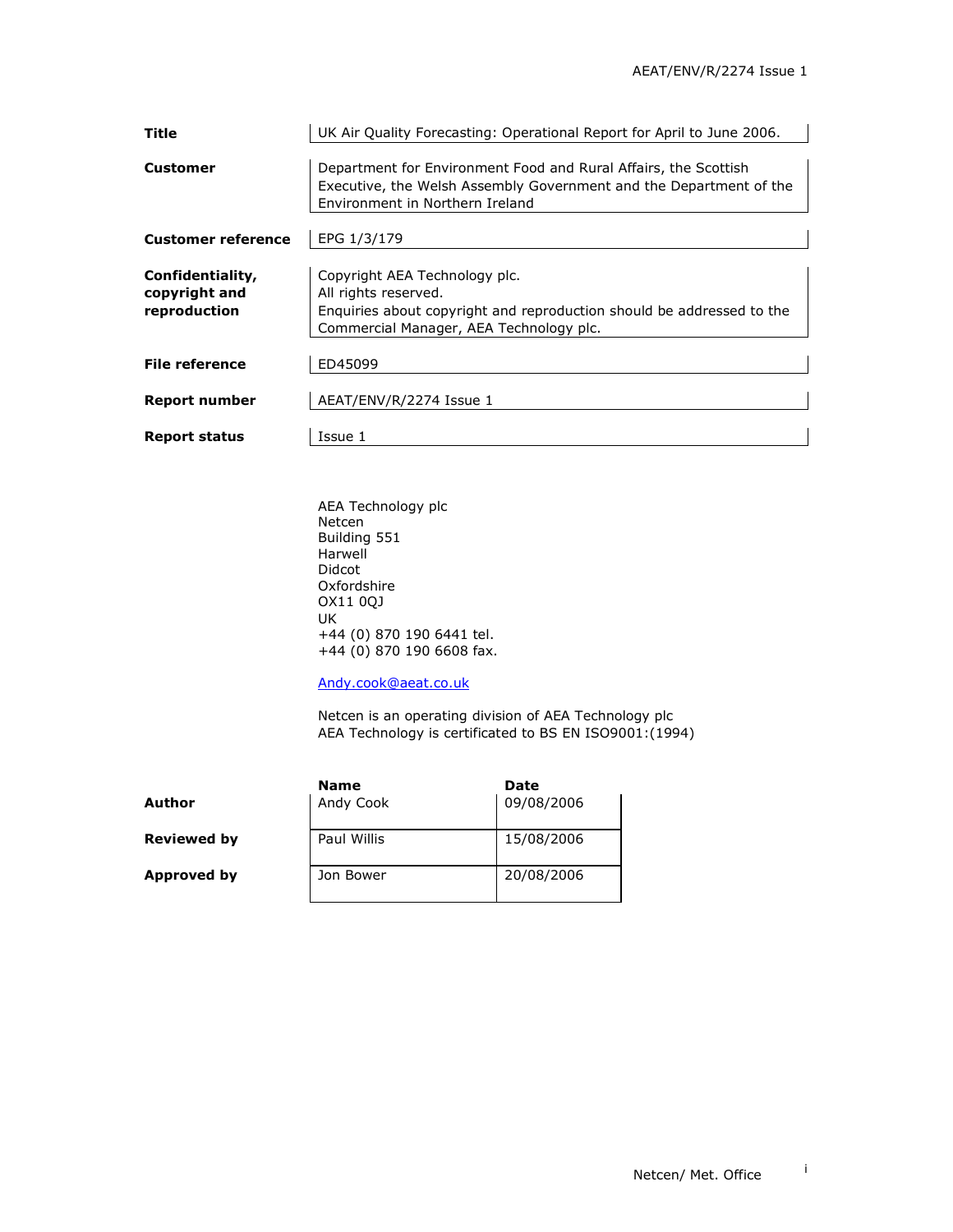## Executive Summary

This report covers the operational activities carried out by Netcen and the Met Office on the UK Air Quality Forecasting Contract from April to June 2006. The work is funded by the Department for Environment Food and Rural Affairs (Defra), the Scottish Executive, Welsh Assembly Government and the Department of the Environment in Northern Ireland.

During the second quarter of 2006, there were 9 days on which HIGH air pollution was recorded. Over 55 % of the HIGH measurements were due to PM<sub>10</sub> only and 45 % due to PM<sub>10</sub> and O<sub>3</sub> on coincident days. Around 90 % of the HIGH ozone day-incidents were forecast successfully in the various regions they occurred and around 40 % of the incidents were forecast successfully for  $PM_{10}$ . Some of the PM<sub>10</sub> exceedences occurred as a result of a cloud of particulates issuing from the east during long range transport, hence these were predicted with a reasonable degree of accuracy, the rest of the incidents were due to unpredictable and localised (..sometimes building related) events, reflected in the fair accuracy of HIGH forecasts within zones and agglomerations (average around 40 %) Overall forecast success rates for the HIGH band were excellent, at above 100 % for both zones and agglomerations. Many MODERATE days were measured (mainly for ozone but a considerable contribution from the other pollutants) and were forecast with a high degree of success and a very reasonable accuracy. These MODERATE periods are recorded within the forecasting success and accuracy calculations. The forecasting success and accuracy for this quarter for HIGH and MODERATE episodes is summarised in Table 1 below.

Success figures for MODERATE forecasts issued show that a large proportion of measured polluted days were successfully forecast (percentage above  $100\%)^1$ . An average accuracy figure of 85 % indicates that only 15 % of the forecast MODERATE levels were not measured and remained LOW. The accuracy figures tend to be lower due to the precautionary approach that Netcen takes when issuing the daily forecasts- we issue a forecast for MODERATE pollution when there is only a small chance that it will be recorded.

#### Table 1 – Forecast success/accuracy for incidents above 'HIGH' and above 'MODERATE', April 1<sup>st</sup> to June 30<sup>th</sup> 2006.

| Region/Area    | <b>HIGH</b> |                      | <b>MODERATE</b> |                            |  |  |  |
|----------------|-------------|----------------------|-----------------|----------------------------|--|--|--|
|                |             | % success % accuracy |                 | $\%$ success $\%$ accuracy |  |  |  |
| <b>Zones</b>   | 107         |                      | 144             | 90                         |  |  |  |
| Agglomerations | 129         | 30                   | 188             |                            |  |  |  |

We continue to research ways of improving the air pollution forecasting system by:

- 1. Investigating ways of using automatic software systems to streamline the activities within the forecasting process, thus allowing forecasters to spend their time more productively considering the most accurate forecasts.
- 2. Researching the chemistry used in our models, in particular the  $NO<sub>x</sub>$ ->NO<sub>2</sub> conversion used in NAME, and the chemical schemes for secondary  $PM_{10}$  and ozone.
- 3. Improving the NAME model used for ad-hoc analyses. In particular, recent improvements have assisted with investigations of the possible long-range transport of  $PM_{10}$  pollution from forest fires in Russia and the long-range transport of particles from Saharan Dust Storms.
- 4. Improving and updating the emissions inventories used in our models.

There were no reported breakdowns in the forecasting service between April and June; all bulletins were delivered to the Air Quality Communications contractor on time.

Several ad-hoc pollution episode reports were compiled or published this quarter. The fifth annual AQ Forecasting seminar was held at Culham on 22<sup>nd</sup> June 2006, this successful event covered the AQ impact of the Buncefield incident.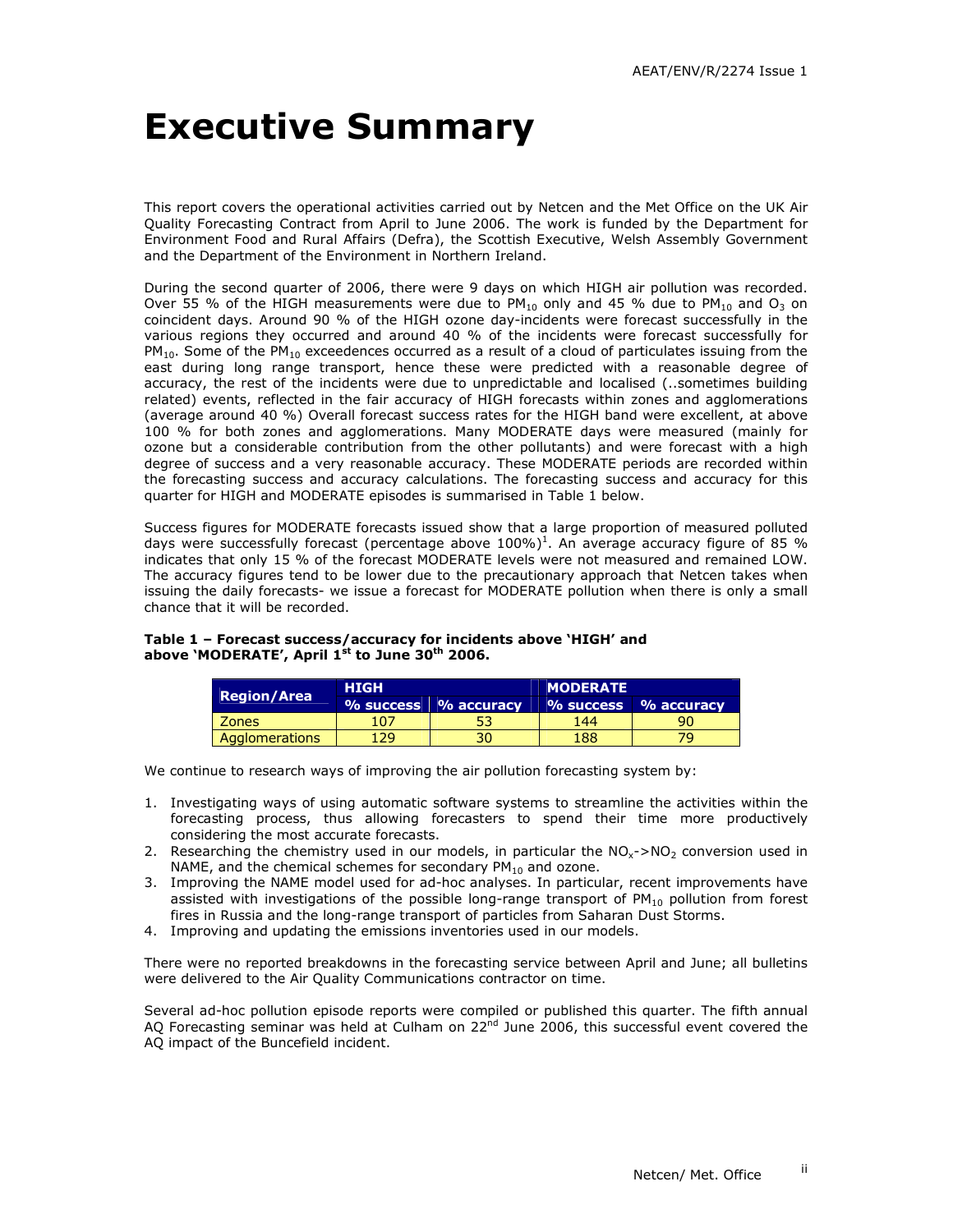## Contents

|                         | <b>Executive Summary</b>                                                                                                       | ij.            |
|-------------------------|--------------------------------------------------------------------------------------------------------------------------------|----------------|
|                         | <b>Contents</b>                                                                                                                | 1              |
| 1                       | <b>Introduction</b>                                                                                                            | $\overline{2}$ |
| $\mathbf{2}$            | New developments during this period                                                                                            | 3              |
|                         | 2.1 MET OFFICE DEVELOPMENTS                                                                                                    | 3              |
| 3                       | <b>Analysis of Forecasting Success Rate</b>                                                                                    | 4              |
|                         | 3.1 FORECAST ANALYSIS FOR APRIL 1ST TO JUNE 30TH 2006.                                                                         | 5              |
| 4                       | <b>Breakdowns in the service</b>                                                                                               | 15             |
| 5.                      | <b>Additional or enhanced forecasts</b>                                                                                        | 15             |
| 6                       | <b>Ad-hoc services and analysis</b>                                                                                            | 15             |
|                         | 6.1<br>BUNCEFIELD OIL DEPOT EXPLOSION - REVIEW<br>PARTICULATE CLOUD FROM EASTERN SOURCES<br>6.2<br>6.3<br>SUMMER OZONE EPISODE | 15<br>15<br>15 |
| $\overline{\mathbf{z}}$ | <b>Fifth Air Pollution Forecasting Seminar</b>                                                                                 | 16             |
| 8                       | <b>Ongoing research</b>                                                                                                        | 167            |
| 9                       | <b>Forward work plan for July to September 2006</b>                                                                            | 17             |
|                         | 10 Hardware and software inventory                                                                                             | 17             |
|                         | <b>Appendix 1 - Air Pollution Index</b>                                                                                        | 18             |
|                         | <b>Appendix 2 - Forecasting Zones and Agglomerations</b>                                                                       | 20             |
|                         | Appendix 3 - Worked Example of How UK Forecasting<br><b>Success and Accuracy Rates are Calculated.</b>                         | 23             |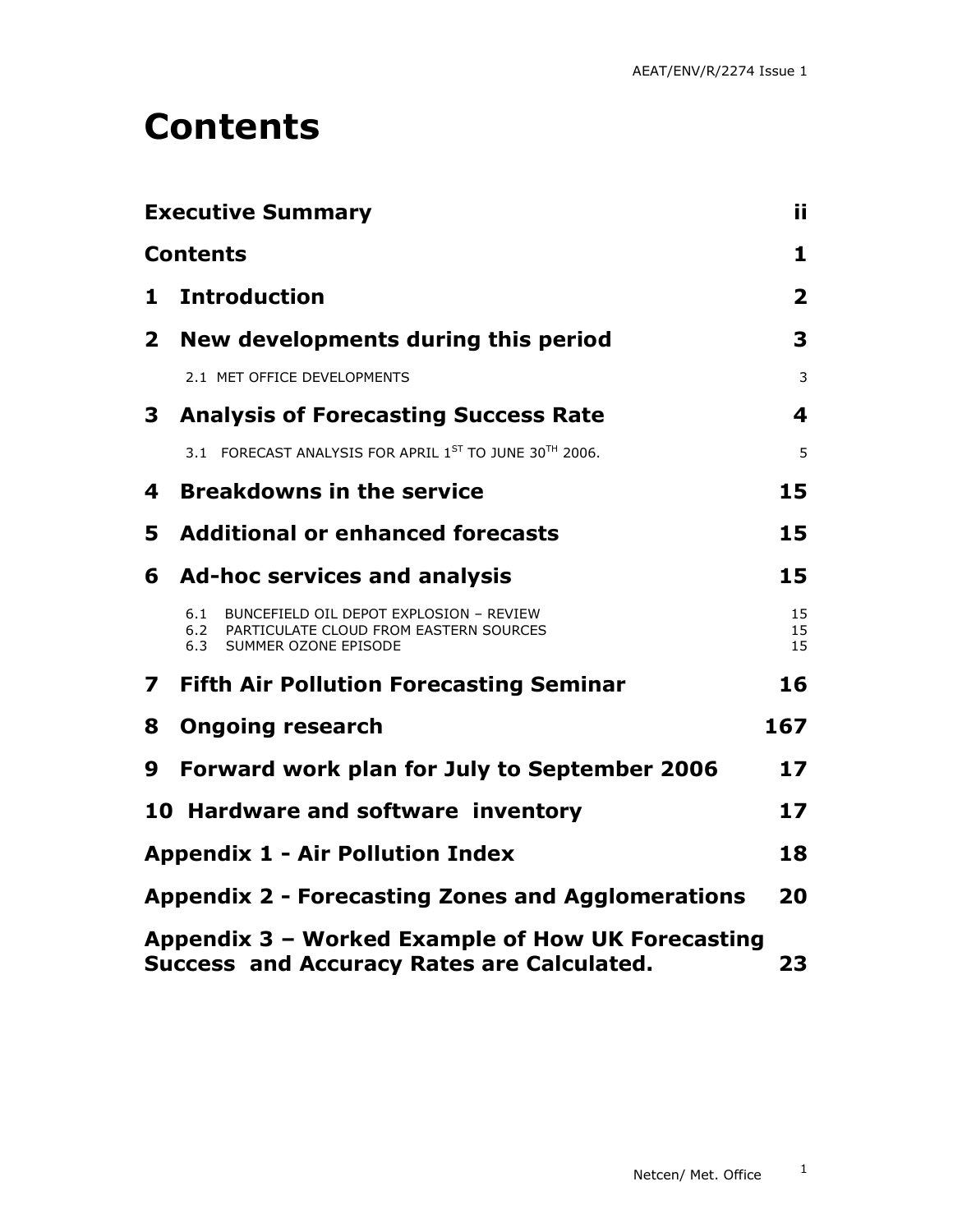# 1 Introduction

A forecast of the following day's air pollution is prepared every day by Netcen in collaboration with the Met Office. The forecast consists of a prediction of the air pollution descriptor for the worst-case situation in 16 zones and 16 agglomerations over the following 24-hours. Forecasts can be updated and disseminated through Teletext, the World Wide Web and a Freephone telephone number at any time of day, but the most important forecast of the day is the "daily media forecast". This is prepared at 3.00 p.m. for uploading to the internet and Air Quality Communications contractor before 4.00 p.m. each day, and is then included in subsequent air quality bulletins for the BBC, newspapers and many other interested organisations.

This report covers the media forecasts issued during the second quarter. Results from forecasting models are available each day and are used in constructing the forecast. The forecasters issue predictions for rural, urban background and roadside environments but, for the purposes of this report, these have been combined into a single "worst-case" category.

Twice every week, on Tuesdays and Fridays, we also provide a long-range pollution outlook. This takes the form of a short text message which is emailed to approximately sixty recipients in Defra and other Government Departments, together with the BBC weather forecasters. The outlook is compiled by careful assessment and review of the outputs from our pollution models, which currently run out to 3 days ahead, and by also considering the long-term weather situation.

We continue to provide a quality control system to ensure that the 5-day forecasts provided by the Met. Office to the BBC are consistent with the "daily media forecasts" and long-range pollution outlook provided by Netcen for Defra and the DAs. The BBC requires 5-day air pollution index forecasts for 230 UK towns and cities on their BBC Online service. The quality control work is carried out at around 3.00 p.m. daily, with the forecast updating onto the BBC Online Web site at 4.00 a.m. the following morning.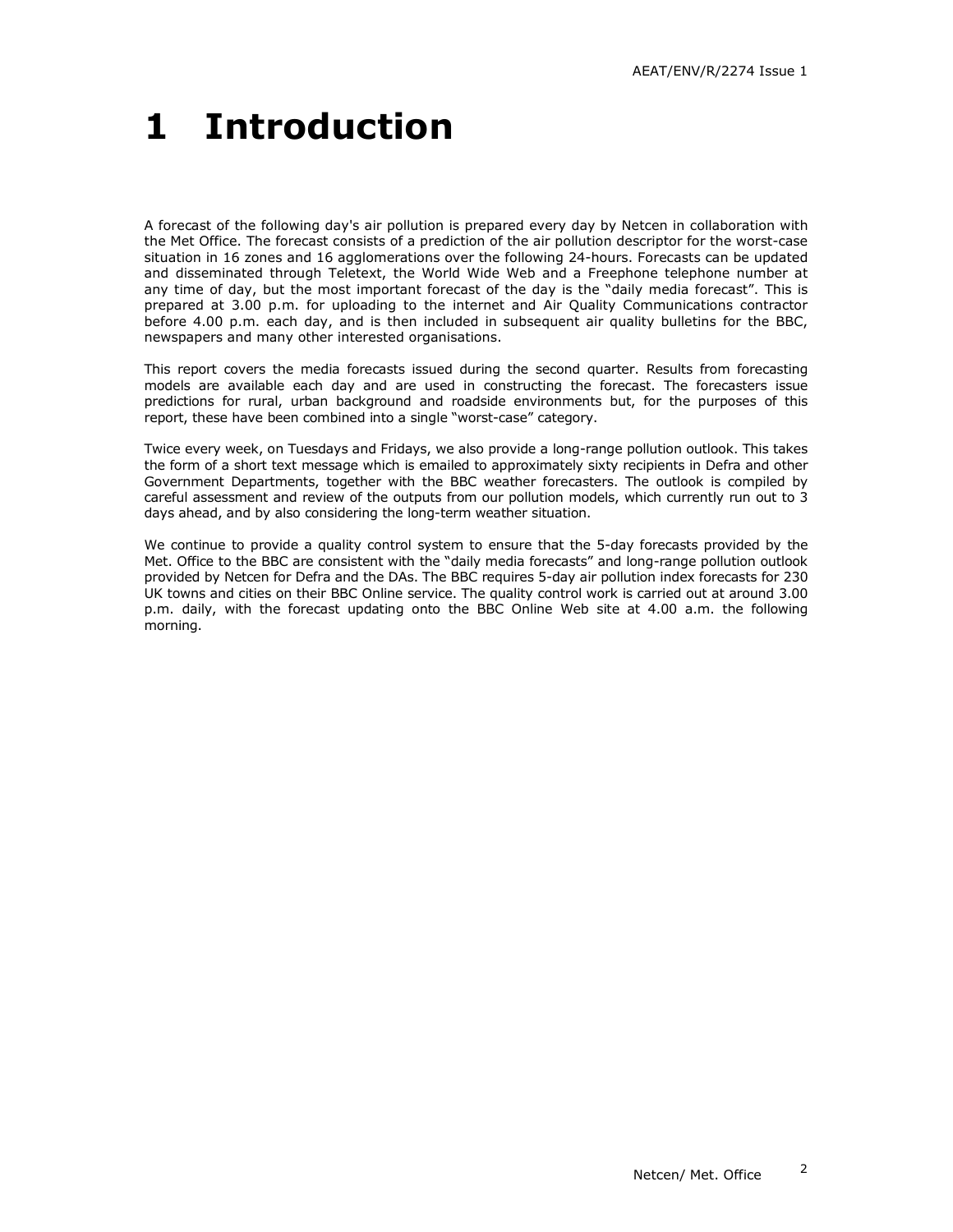## 2 New developments during this period

### 2.1 MET OFFICE DEVELOPMENTS

During this quarter, the Met Office collaborated with Netcen on the real-time response and consequent ad-hoc report for the May 2006  $PM_{10}$  incident that affected the north of the UK. Considerable effort also went into the Defra report on the Buncefield incident and the subsequent air quality seminar.

Met Office system developments include the reintroduction of output of UK air quality maps to a development version of the model. Discussions with Netcen will be undertaken to determine the best format and methods for delivering this data from the operational system. Improvements to the resilience and error notification of the operational air quality system have also been made.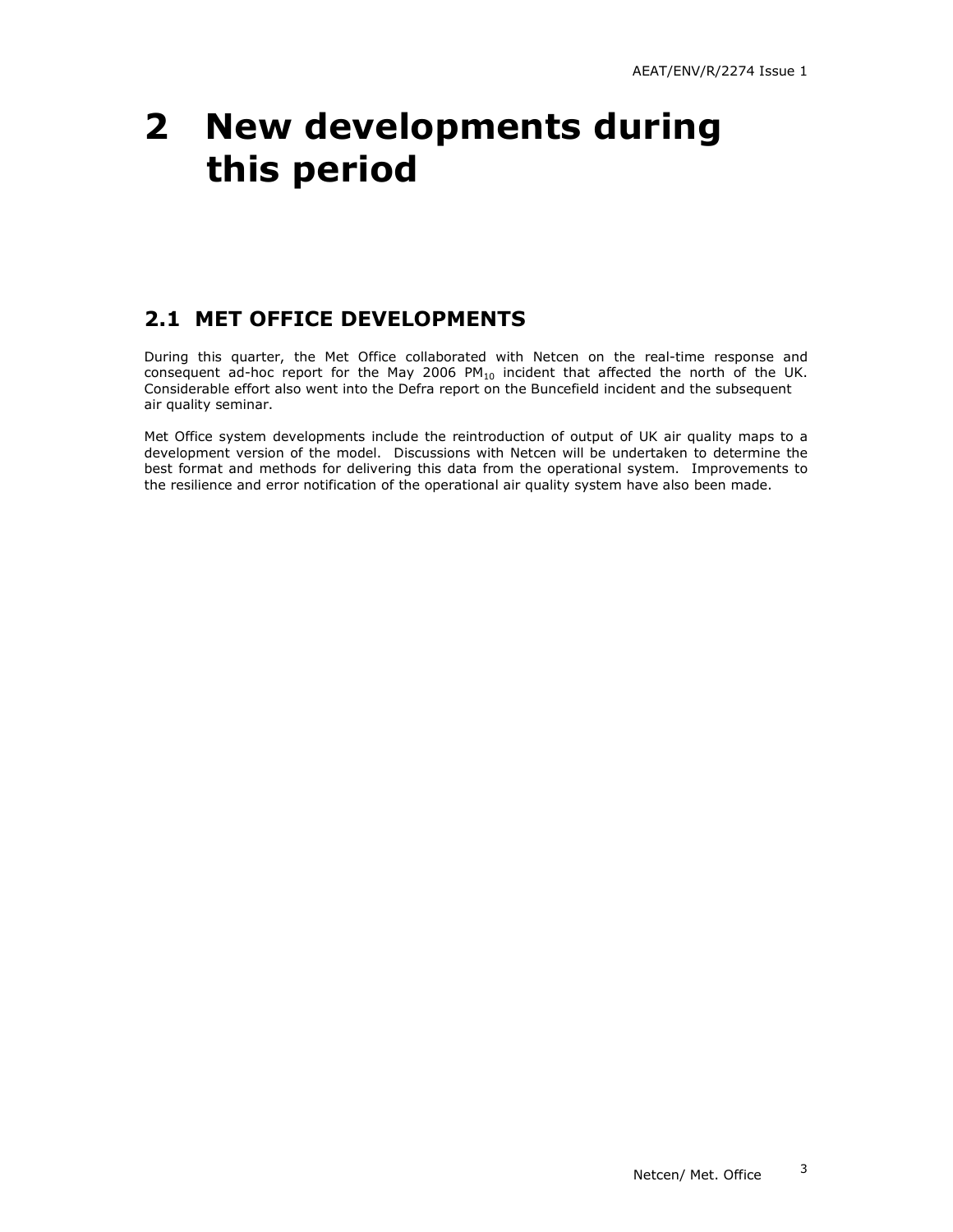# 3 Analysis of Forecasting Success Rate

Analysis of the forecasting performance is carried out for each of the 16 zones and 16 agglomerations used in the daily forecasting service. Further details of these zones and agglomerations are presented in Appendix 2. Forecasting performance is analysed for a single, general pollutant category rather than for each individual pollutant and has been aligned to the forecasting day (a forecasting day runs from the issue time, generally 3 pm). This analysis of forecasting performance is based on provisional data, as used in the daily forecasting process. Any obviously faulty data have been removed.

The analysis treats situations where the forecast index was within  $\pm 1$  of the measured index as a successful prediction, as this is the target accuracy we aim to obtain in the forecast. Because the calculations of accuracy and success rates are based on a success being  $\pm 1$  of the measured index, it is possible to record rates in excess of 100% rather than 'true' percentages. Appendix 3 shows a worked example of how accuracy and success rates are calculated. Further details of the text descriptions and index code used for the forecasting are given in Appendix 1.

The forecasting success rates for each zone and agglomeration for the quarter reported on are presented in Tables 3.1 (forecasting performance in zones) and 3.2 (forecasting performance in agglomerations) for 'HIGH' days. Table 3.5 provides a summary for each pollutant of the number of days on which HIGH and above pollution was measured, the maximum exceedence concentration and the day and site at which it was recorded. The forecasting performance Tables 3.1 and 3.2 give:

- The number of 'HIGH' days measured in the PROVISIONAL data
- The number of 'HIGH' days forecast
- The number of days with a correct forecast of 'HIGH' air pollution, within an agreement of  $\pm 1$ index value. A HIGH forecast is recorded as correct if air pollution is measured HIGH and the forecast is within  $\pm 1$  index value, or it is forecast HIGH and the measurement is within  $\pm 1$  index value. For example measured index 7 with forecast index 6 counts as correct, as does measured index 6 with forecast index 7.
- The number of days when 'HIGH' air pollution was forecast ('f' in the tables) but not measured ('m') on the following day to within an agreement of 1 index value.
- The number of days when 'HIGH' air pollution was measured ('m') but had not been forecast ('f') to within an agreement of 1 index value.

The two measures of forecasting performance used in this report are the 'success rate' and the 'forecasting accuracy'.

The forecast success rate (%) is calculated as:

 $\blacktriangleright$  (Number of episodes successfully forecast/total number of episodes measured)  $\times$  100

The forecast accuracy (%) is calculated as:

 (Number of episodes successfully forecast/[Number of successful forecasts + number of wrong forecasts])  $\times$  100

The forecasting success rates for 'MODERATE' days or above for each zone and agglomeration are presented in Tables 3.3 (zones) and 3.4 (agglomerations). Table 3.3 and 3.4 give the same information as in Tables 3.1 and 3.2, but summarised for 'MODERATE' days and above.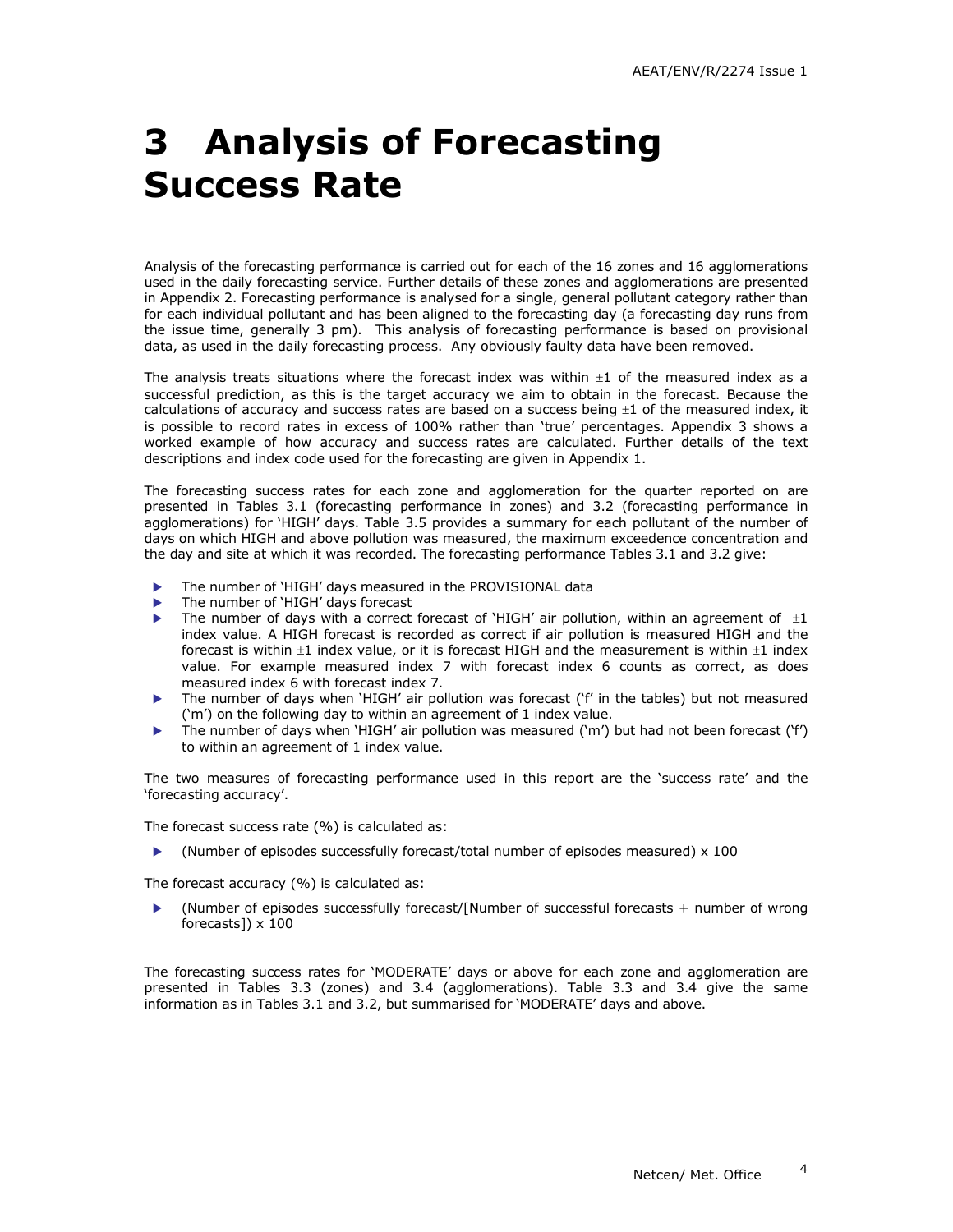### 3.1 FORECAST ANALYSIS FOR APRIL 1<sup>ST</sup> TO JUNE 30<sup>TH</sup> 2006.

| <b>ZONES</b>    | Central<br>Scotland | Mids | <b>East Eastern</b> |             | Greater Highland | <b>North</b><br>East | North<br>East<br>Scotland |        | North North West Northern Scottish South South South  <br>8 <sub>k</sub><br>md Wales Merseyside |     |     |     |     |     | West<br>Ireland Borders East Wales West Midlands | Yorkshire &<br>Humberside | <b>Overall</b> |
|-----------------|---------------------|------|---------------------|-------------|------------------|----------------------|---------------------------|--------|-------------------------------------------------------------------------------------------------|-----|-----|-----|-----|-----|--------------------------------------------------|---------------------------|----------------|
| measured days   |                     |      |                     |             |                  | 5                    |                           |        |                                                                                                 |     |     |     |     |     |                                                  |                           | 27             |
| forecasted days | $\sim$              |      |                     | $\mathbf b$ |                  | 5                    |                           |        |                                                                                                 |     |     |     |     |     |                                                  |                           | 43             |
| ok (f and m)    |                     |      |                     | 4           |                  | 5                    |                           | റ      |                                                                                                 |     |     |     |     |     |                                                  |                           | 29             |
| wrong (f not m) |                     |      |                     |             |                  |                      |                           | Λ<br>U |                                                                                                 |     |     |     |     |     |                                                  |                           | 18             |
| wrong (m not f) |                     |      |                     |             |                  |                      |                           | 0      | 0                                                                                               |     |     |     |     |     |                                                  |                           | 8              |
| success %       | 100                 | 100  | 100                 | 400         | 100              | 100                  | 100                       | 200    | 100                                                                                             | 100 | 100 | 100 | 100 | 100 | 100                                              | 17                        | 107            |
| accuracy %      |                     | 67   |                     | 80          |                  | 83                   |                           | 100    | 50                                                                                              |     |     | 100 | 75  | 50  | 75                                               | 10                        | 53             |

#### Table 3.1 - Forecast Analysis for UK Zones 'HIGH' band and above \*

#### Table 3.2 - Forecast Analysis for UK Agglomerations 'HIGH' band and above \*

| <b>AGGLOMERATIONS</b> Belfast UA Brighton/Worthing/ |     | Littlehampton    | <b>Bristol UA</b> | Cardiff UA | Edinburgh UA | <b>Glasgow UA</b> | Greater Manchester<br>UA | Leicester UA | Liverpool UA |
|-----------------------------------------------------|-----|------------------|-------------------|------------|--------------|-------------------|--------------------------|--------------|--------------|
| measured days                                       |     |                  |                   |            |              |                   |                          |              |              |
| forecasted days                                     |     |                  |                   |            |              |                   |                          |              |              |
| ok (f and m)                                        |     |                  |                   |            |              |                   |                          |              |              |
| wrong (f not m)                                     |     |                  |                   |            |              |                   |                          |              |              |
| wrong (m not f)                                     |     |                  |                   |            |              |                   |                          |              |              |
| success %                                           | 100 | 100 <sup>1</sup> | 100               | 100        | 100          | 50                | 100                      | 100          | 100          |
| accuracy %                                          |     | 50               |                   |            |              | 33                | 50                       | 67           |              |

| <b>AGGLOMERATIONS</b>                                                                                                                                   | Nottingham UA | Portsmouth UA | Sheffield UA | Swansea UA | Tyneside | <b>West Midlands UA</b> | West Yorkshire UA | <b>Overall</b> |
|---------------------------------------------------------------------------------------------------------------------------------------------------------|---------------|---------------|--------------|------------|----------|-------------------------|-------------------|----------------|
| measured days                                                                                                                                           |               |               |              |            |          |                         |                   |                |
| forecasted days                                                                                                                                         |               |               |              |            |          |                         |                   | 28             |
| ok(f and m)                                                                                                                                             |               |               |              |            |          |                         |                   |                |
| wrong (f not m)                                                                                                                                         |               |               |              |            |          |                         |                   |                |
| wrong (m not f)                                                                                                                                         |               |               |              |            |          |                         |                   |                |
| success %                                                                                                                                               | 100           | 100           | 100          |            | 100      | 100                     | 100               | 129            |
| accuracy %                                                                                                                                              | 50            |               |              |            |          | 67                      | 25                | 30             |
| * All performance statistics are based on provisional data. Obviously incorrect data due to instrumentation faults have been removed from the analyses. |               |               |              |            |          |                         |                   |                |

Please refer to the start of section 3 for an explanation of the derivation of the various statistics, figures >100 % may occur.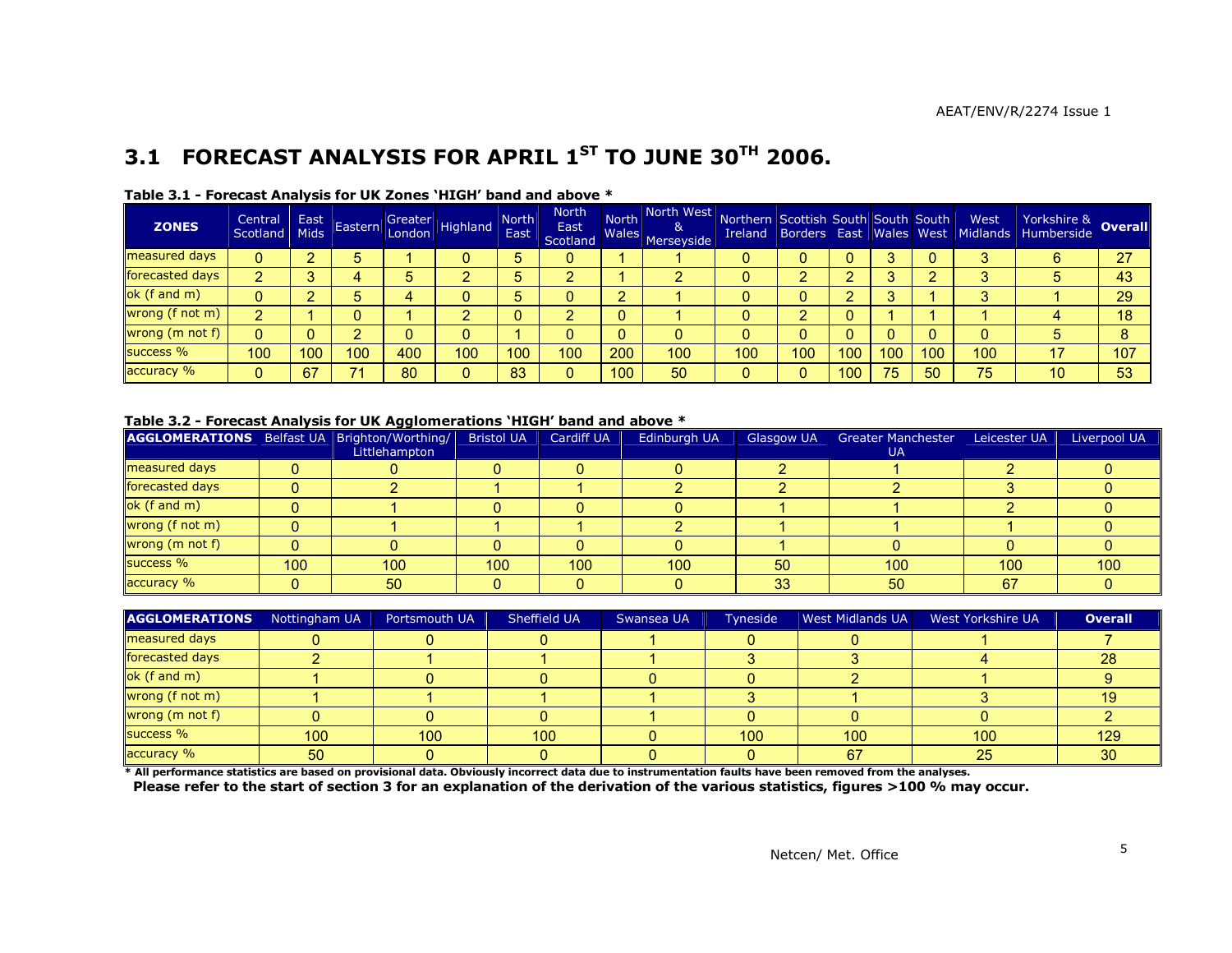| <b>ZONES</b>    | Central<br>Scotland | East<br><b>Mids</b> | Eastern | Greater<br>London | Highland | <b>North</b><br><b>East</b> | <b>North</b><br><b>East</b><br><b>Scotland</b> | <b>North</b><br><b>Wales</b> | North West<br>&<br>Merseyside | Northern Scottish South South South<br>Ireland | Borders East |     | Wales West |     | West<br>Midlands | Yorkshire &<br>Humberside | <b>Overall</b> |
|-----------------|---------------------|---------------------|---------|-------------------|----------|-----------------------------|------------------------------------------------|------------------------------|-------------------------------|------------------------------------------------|--------------|-----|------------|-----|------------------|---------------------------|----------------|
| measured days   | 23                  | 43                  | 84      | 44                | 53       | 46                          | 18                                             | 46                           | 62                            | 22                                             |              | 55  | 60         | 59  | 61               | 55                        | 748            |
| forecasted days | 56                  | 72                  | 75      | 60                | 69       | 64                          | 55                                             | 58                           | 63                            | 53                                             | 56           |     | 70         | 74  | 74               | 61                        | 1031           |
| ok (f and m)    | 55                  |                     | 86      | 63                | 73       | 65                          | 52                                             | 68                           | 69                            | 53                                             | 52           |     | 78         | 73  | 74               | 65                        | 1074           |
| wrong (f not m) | 5                   |                     |         |                   |          | 4                           | 6                                              | ≘                            |                               |                                                | 5            |     |            |     |                  |                           | 70             |
| wrong (m not f) | ົ                   |                     |         |                   |          |                             | 3                                              |                              |                               |                                                |              |     |            |     |                  |                           | 51             |
| success %       | 239                 | 165                 | 102     | 143               | 138      | 14 <sup>′</sup>             | 289                                            | 148                          | 111                           | 241                                            | 306          | 140 | 130        | 124 | 121              | 118                       | 144            |
| accuracy %      | 87                  | 91                  | 93      | 88                | 89       | 90                          | 85                                             | 97                           | 91                            | 91                                             | 88           | 96  | 91         | 92  | 86               | 80                        | 90             |

#### Table 3.3 - Forecast Analysis for UK Zones 'MODERATE' band and above \*

#### Table 3.4 - Forecast Analysis for UK Agglomerations 'MODERATE' band and above \*

| AGGLOMERATIONS   Belfast UA   Brighton/Worthing/ |     | Littlehampton | <b>Bristol UA</b> | <b>Cardiff UA</b> | Edinburgh UA | <b>Glasgow UA</b> | <b>Greater Manchester</b><br>UA. | Leicester UA | Liverpool UA |
|--------------------------------------------------|-----|---------------|-------------------|-------------------|--------------|-------------------|----------------------------------|--------------|--------------|
| measured days                                    |     | 39            |                   | 13                | 19           | 14                | 51                               | 29           |              |
| forecasted days                                  | 34  | 58            | 47                | 43                | 42           | 36                | 49                               | 56           | 45           |
| ok (f and m)                                     | 27  | 61            |                   | 38                | 44           | 33                | 61                               | 53           | -44          |
| wrong (f not m)                                  |     |               | 45                |                   |              |                   |                                  |              |              |
| wrong (m not f)                                  |     |               |                   |                   |              |                   |                                  |              |              |
| success %                                        | 675 | 156           | 100               | 292               | 232          | 236               | 120                              | 183          | 259          |
| accuracy %                                       | 77  | 90            |                   | 84                | 86           | 79                | 94                               | 79           | 92           |

| <b>AGGLOMERATIONS</b>                                                                                                                                   | Nottingham UA | Portsmouth UA | Sheffield UA | Swansea UA | Tyneside | <b>West Midlands UA</b> | West Yorkshire UA | <b>Overall</b> |
|---------------------------------------------------------------------------------------------------------------------------------------------------------|---------------|---------------|--------------|------------|----------|-------------------------|-------------------|----------------|
| measured days                                                                                                                                           |               | 44            | 12           | 46         | 18       | 28                      | 18                | 368            |
| forecasted days                                                                                                                                         | 44            | 61            | 39           | 63         | 46       | 52                      |                   | 756            |
| ok (f and m)                                                                                                                                            | 34            | 65            | 32           | 64         | 44       | 50                      | 38                | 690            |
| wrong (f not m)                                                                                                                                         | 15.           |               |              |            |          |                         |                   | 141            |
| wrong (m not f)                                                                                                                                         |               |               |              |            |          |                         |                   |                |
| success %                                                                                                                                               | 213           | 148           | 267          | 139        | 244      | 179                     | 211               | 188            |
| accuracy %                                                                                                                                              | 68            | 93            | 73           | 81         | 79       | 85                      |                   |                |
| * All performance statistics are based on provisional data. Obviously incorrect data due to instrumentation faults have been removed from the analyses. |               |               |              |            |          |                         |                   |                |

Please refer to the start of section 3 for an explanation of the derivation of the various statistics, figures >100 % may occur.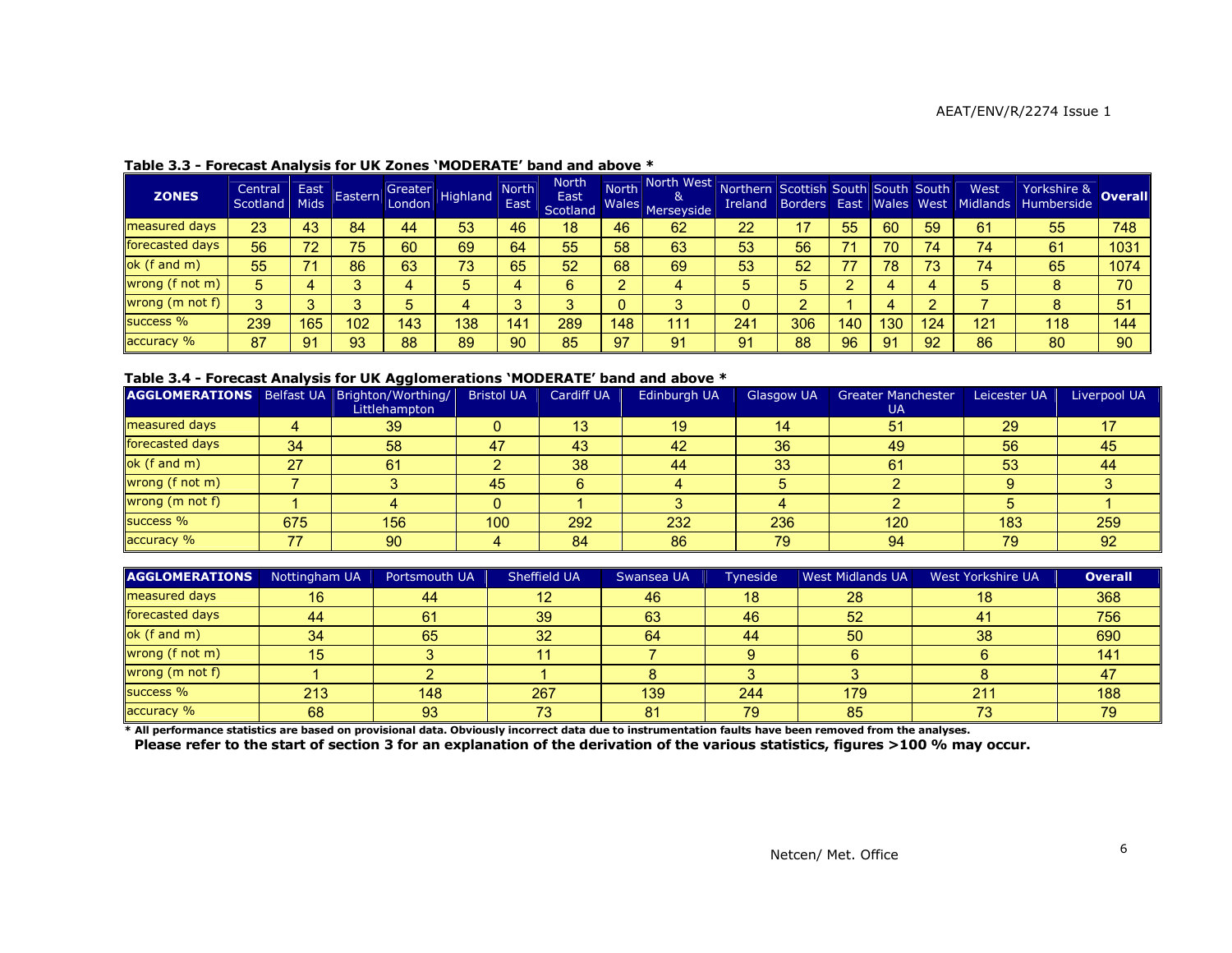| <b>Pollutant</b>         | <b>High</b><br>or<br>above<br>days | <b>Moder</b><br>ate<br>days | Max.<br>conc.<br>$(\mu g)$<br>$\overline{m^3}$ ) * | Site with max.<br>conc.          | <b>Zones or</b><br><b>Agglomeration</b> | Date of<br>max conc. | <b>Forecast</b><br><b>SUCCESS</b><br><b>HIGH</b><br>days<br>(9/0)<br>[no.]<br>incidents,<br>zone or<br>agglomer<br>ation<br>days] $**$ |
|--------------------------|------------------------------------|-----------------------------|----------------------------------------------------|----------------------------------|-----------------------------------------|----------------------|----------------------------------------------------------------------------------------------------------------------------------------|
| Ozone                    | $\overline{4}$                     | 76                          | 220                                                | Middlesborough                   | <b>North East</b><br>zone               | 10/6/06              | 88 %<br>[17]                                                                                                                           |
| $PM_{10}$<br>gravimetric | 9                                  | 28                          | 137                                                | Scunthorpe<br>Town               | Yorks and<br><b>Humberside</b><br>zone  | 10/6/06              | 39%<br>$[13]$                                                                                                                          |
| NO <sub>2</sub>          | $\overline{0}$                     | 8                           | 325                                                | London<br>Westminster            | <b>London UA</b>                        | 12/5/06              | N/a                                                                                                                                    |
| SO <sub>2</sub>          | $\overline{0}$                     | 6                           | 386                                                | <b>Salford Eccles</b>            | <b>Greater Mancs</b><br><b>UA</b>       | 12/6/06              | N/a                                                                                                                                    |
| <sub>co</sub>            | $\mathbf{0}$                       | $\overline{0}$              | 4.2                                                | <b>Tower Hamlets</b><br>Roadside | <b>London UA</b>                        | 11/6/06              | N/a                                                                                                                                    |

Table 3.5 – Summary of episodes April to June 2006 (Based on latest provisional data)

\* Maximum concentration relate to 8 hourly running mean or hourly mean for ozone, 24 hour running mean for PM<sub>10</sub>, hourly mean for NO<sub>2</sub>, 15 minute mean for SO<sub>2</sub> and 8 hour running mean for CO (CO units are mg/m3).

\*\* the number of incidents is the total of the number of HIGH days in all zones and agglomerations (ie a HIGH day on the same day in many zones or agglomerations is counted as many incidents, not just one)

#### General Observations

There were 30 zone or agglomeration-day incidents of HIGH band pollution measured during this quarter, measured on 9 separate days. 57 % of these HIGH incidents were due to HIGH ozone levels, 43 % due to HIGH particulate  $PM_{10}$  levels. All of the four HIGH days measured for ozone occurred on HIGH days for  $PM_{10}$ . 88 % of the HIGH exceedences were forecast successfully for ozone, one incident was not forecast successfully in early May for the East Anglia region (the only region to reach the HIGH band during that episode) and a second incident was again not forecast in the north-east of England when an unusual HIGH measurement was recorded at the Sunderland Silksworth AQM site on the  $11<sup>th</sup>$  June. Five of the thirteen incidents of HIGH PM $_{10}$  were successfully forecast during a period of easterly air trajectories in early May, during a period in which a cloud of particulates had travelled to the UK as long range transport from the east and Europe. Seven of the thirteen PM<sub>10</sub> incidents were due to primarily industrial related sources and one as the result of, primarily, traffic emissions. Due to the inherently unpredictable and localised nature of  $PM_{10}$ episodes, these 8 HIGH incidents were not successfully forecast and were not considered to broadly represent ambient levels across their associated regions, so were therefore not accounted for during the forecasting process.

Seventy six MODERATE days were measured for ozone during this quarter, measured at more than 50 sites on any one day during 11 individual days, during periods of predominantly easterly trajectories.

Twenty eight MODERATE days were seen due to  $PM_{10}$ , measured at geographically diverse locations, mainly as a result of air reaching the UK from Europe combined with localised traffic or industrial sources.

Eight MODERATE days were measured for nitrogen dioxide at sites in the network, half of these incidents were measured at the London Marylebone Road kerbside site.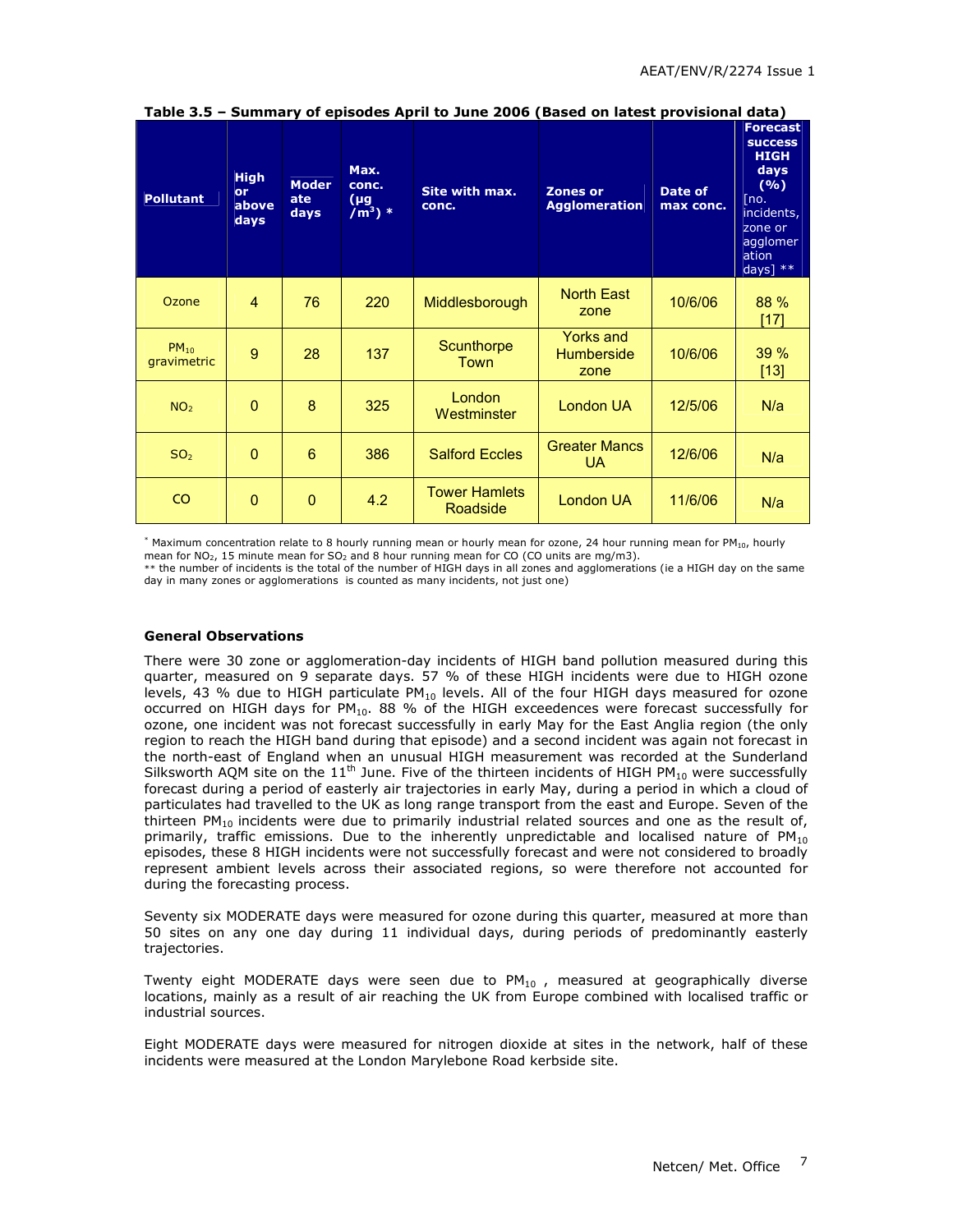Six MODERATE days were measured for SO2 at a few industrial-designated and urban background AQM sites, evenly spaced throughout the reporting period, likely to have been the result of localised industrial emissions.

Figures 3.1 – 3.3 show the trends of pollutants in graphical form. A site-by-site breakdown is given in Figures 3.4a and 3.4b.

#### $O<sub>3</sub>$

Four HIGH days were measured during the reporting period. Chronologically the first HIGH day happened on Thursday 4<sup>th</sup> May. Only one AOM site measured a HIGH band reading (Wicken Fen in East Anglia), a day on which nearly 70 sites measured MODERATE or above levels. Air trajectory plots show southerly air arriving from France on that day, with maximum daytime temperatures of up to 28 degrees C in the south east of England, for example, and up to 27 C in the Midlands. The 66 sites which had measured in the MODERATE band were geographically widespread but the most persistently elevated levels appear to have been in East Anglia, London, south east England and the Midlands. Before and after the  $4<sup>th</sup>$  May air was sourced from a south-westerly direction, explaining the sudden change in ozone levels before and after that date.

From 6<sup>th</sup> May onwards high pressure atmospheric air was gathering over the north Atlantic and for a while much of the UK experienced air from the east, while areas such as Wales and the south west of England were sampling air from a south-westerly direction. By the 10<sup>th</sup> May all areas were experiencing easterly air sourced from northern Europe and western Russia, which continued until the  $14<sup>th</sup>$ , after which came a change to cleaner northerly air. On the  $11<sup>th</sup>$  May temperatures of 24 degrees C were measured in the south east of England, other areas in the low 20's C. Nearly 70 geographically diverse sites measured MODERATE levels on that day, the most persistent levels seen at rural and remote locations. Friday  $12<sup>th</sup>$  saw a similar number of sites in the MODERATE band with temperatures of 25 C measured in the south east of England and 23 C in the Midlands. A drop in daytime temperatures from the  $13<sup>th</sup>$  May onwards saw a decrease to minimal ozone exceedences at all network sites for approximately 2 weeks.

A second episode occurred between the 9<sup>th</sup> and  $12^{\text{th}}$  June, including a significant number of sites measuring in the HIGH band on two of the days. By the 8<sup>th</sup> June westerly air included a fraction of air that had circulated over France. On the  $9<sup>th</sup>$  winds were light and the incoming air was becoming increasingly easterly in direction, a trend which was completed on the  $10^{th}$ . On the following two days the easterly air trajectories destabilised, becoming both southerly and westerly for a while, after which no HIGH episodes occurred for the remainder of June. Over the period  $7^{\text{th}}$  to the 12<sup>th</sup> June daytime temperatures gradually built up, for example in the south east of England a rise from 25 C to 30 C was seen. After the  $13<sup>th</sup>$  temperatures dropped. On the  $9<sup>th</sup>$  nearly 90 sites measured MODERATE or above levels. Nine sites entered the HIGH band, these sites were mainly situated in the southerly half of England. On the  $10<sup>th</sup>$  the most persistently elevated levels of ozone were measured towards the west of the UK, for example in Wales and the north west of England, in both urban and rural environments. More than 75 AQM sites measured MODERATE levels on that day, HIGH levels were experienced at a further 15 sites, predominantly in East Anglia and the Midlands, with a fraction of sites situated in the north of England and one in South Wales. HIGH levels were again seen at 2 sites on the  $11<sup>th</sup>$ , one in East Anglia, the other was at Sunderland in the north east of England which measured an unexpected localised increase, before falling back to the MODERATE band. The number of sites entering the MODERATE band daily fell below 65 for the remainder of June.

An ad-hoc report will be available shortly on the National Air Quality Archive website detailing the ozone episode in mid-June.

Figure 3.1 shows the trends in  $O_3$  levels over this period.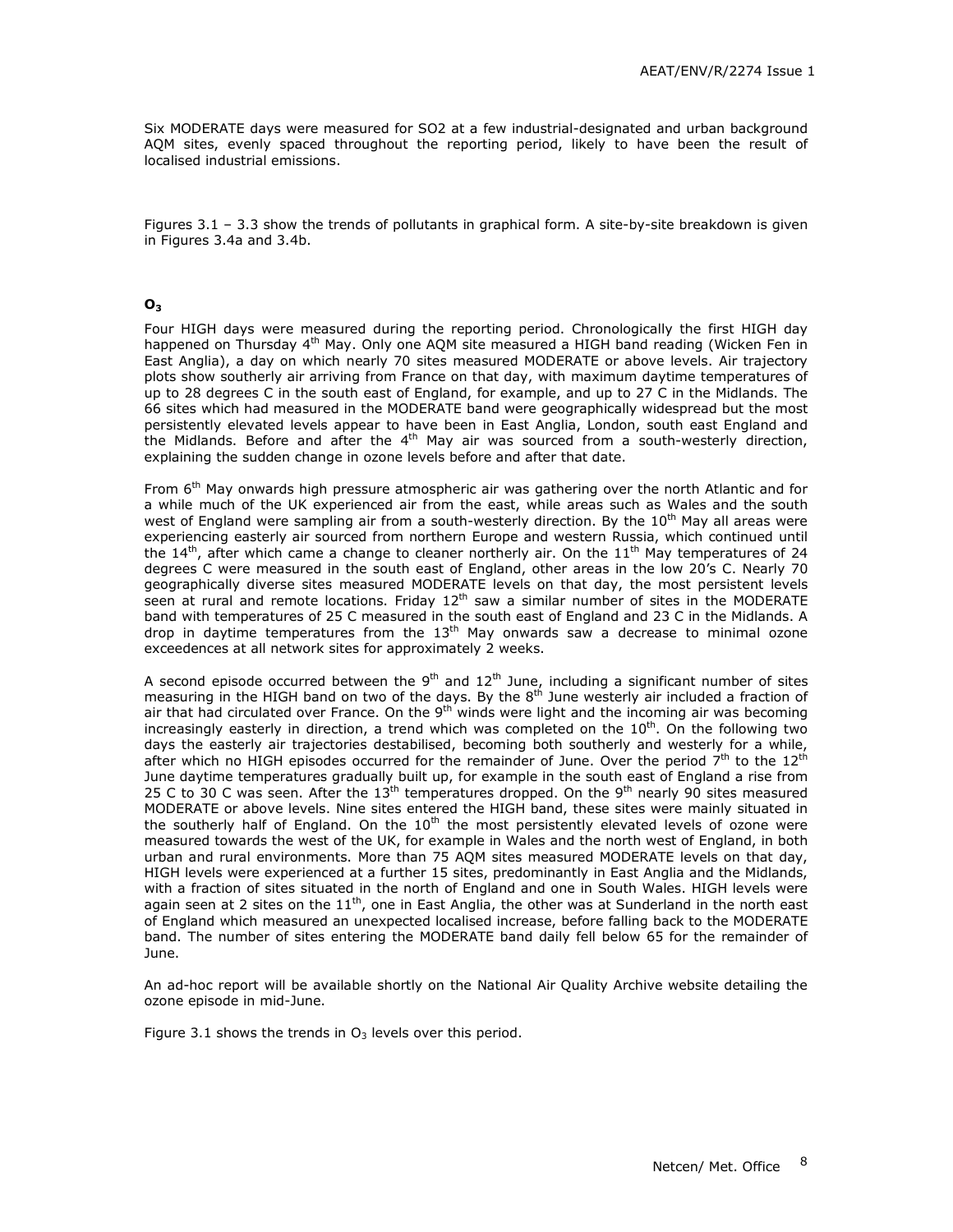#### $PM<sub>10</sub>$

For the majority of the reporting period MODERATE or above levels were measured at less than 10 sites on any one day, except for the period  $8<sup>th</sup> - 9<sup>th</sup>$  May. Between the 7<sup>th</sup> and 9<sup>th</sup> May easterly air trajectories combined with the position of a weather front lying over the UK caused a cloud of particulates issuing from an unknown eastern source (speculated to have been the result of fires in western Russia combined with general European sources, with the possible inclusion of a burst of both a UK localised and a European pollen outbreak) to be partially deposited in areas of Scotland, the north of England and Northern Ireland over a 2 or 3 day period. HIGH particulate levels were measured at Glasgow kerbside on Monday  $8<sup>th</sup>$  and Tuesday  $9<sup>th</sup>$  May, likely to have been the result of local contributions combined with the effect from the particulate cloud. HIGH band measurements of index 9 were experienced at the urban industrial site at Scunthorpe Town in the north east of England, again as the probable result of localised activities combined with effects from the particulate cloud. Similarly urban industrial-designated Middlesborough measured index 7 on both days. The Bradford Centre site measured 2 HIGH days but the cause of this was harder to verify due to the other unpredictable effect of ongoing localised building works. Between Monday 8<sup>th</sup> and Wednesday 10<sup>th</sup> a daily maximum of 18 national network AQM sites measured MODERATE or above levels of PM<sub>10</sub>, twelve of which were thought to have been the direct result of the particulate cloud. The weather front lying over the UK broke up towards the end of that week and the remainder of the particulate cloud passed away westwards over the Atlantic.

More than 5 sites measured MODERATE levels of  $PM_{10}$  during two days of the warm period in mid June ( $9<sup>th</sup>$  and  $10<sup>th</sup>$  June). Air trajectories indicate European air was incident on these days so the elevated levels are likely to have been the result of European contributions in combination with localised sources, exceedences were experienced at industrial and roadside locations exclusively. HIGH days were measured at Bradford on these warm days, likely to have been localised building work related. Another HIGH day was experienced at Scunthorpe on the following day, likely to have been related to industrial emissions and a change in wind direction.

Two HIGH days were seen at the Port Talbot AQM site in early April, again likely due to activity at the nearby steel works.

Figure 3.2 shows the trends in  $PM_{10}$  levels over this period.

#### $NO<sub>2</sub>$

Eight MODERATE days were seen, fairly evenly spaced throughout this period, almost all the exceedences were seen at London sites and at the Marylebone Road station.

#### $SO<sub>2</sub>$

Seven MODERATE days were seen fairly evenly spaced throughout this period, almost all the exceedences were seen at the industrial Grangemouth site. Two urban sites measured MODERATE exceedences on single days, possibly the result of power station plumes / longer range transport.

Figure 3.3 shows the trends in  $SO_2$  levels over this period with  $NO_2$  also included.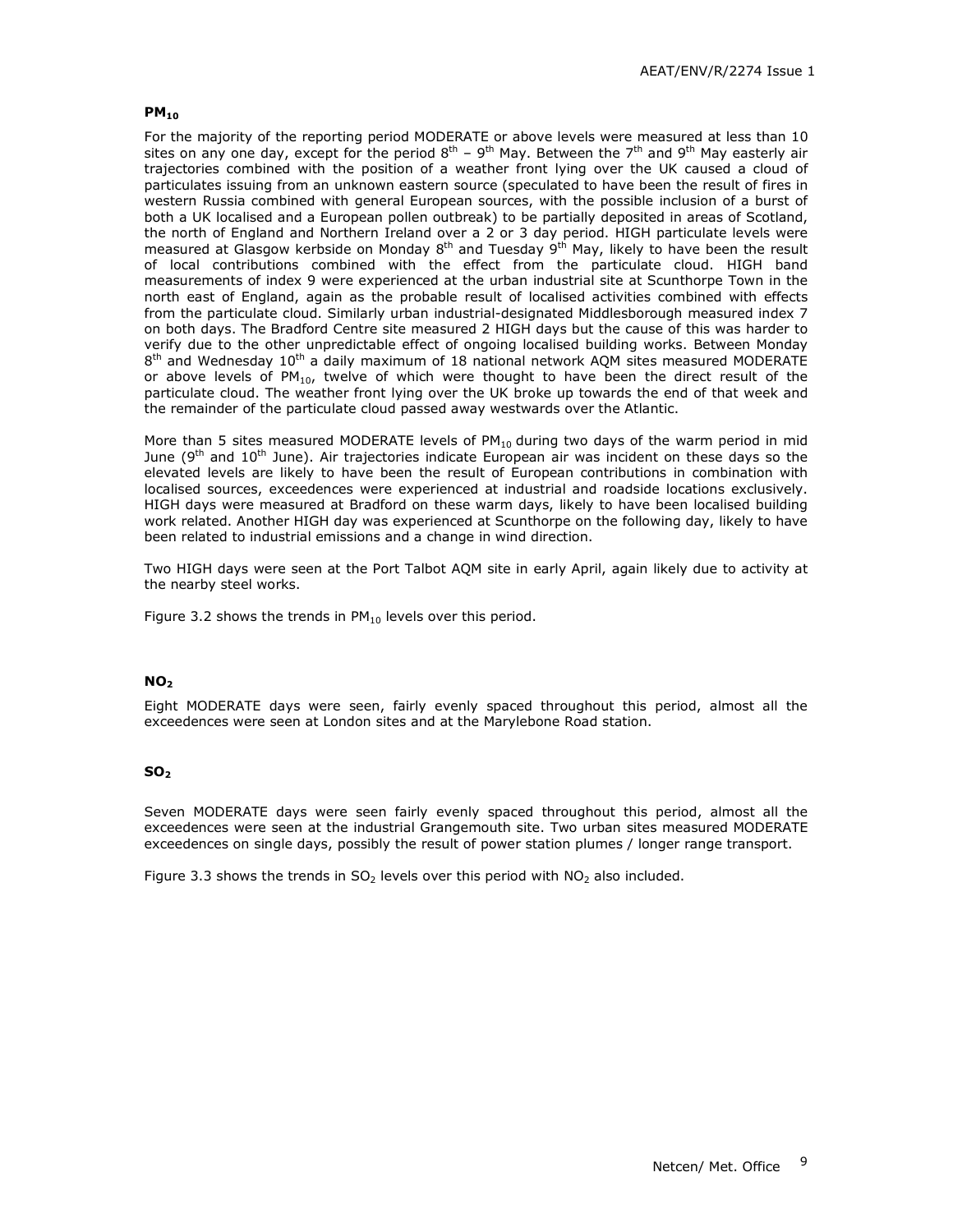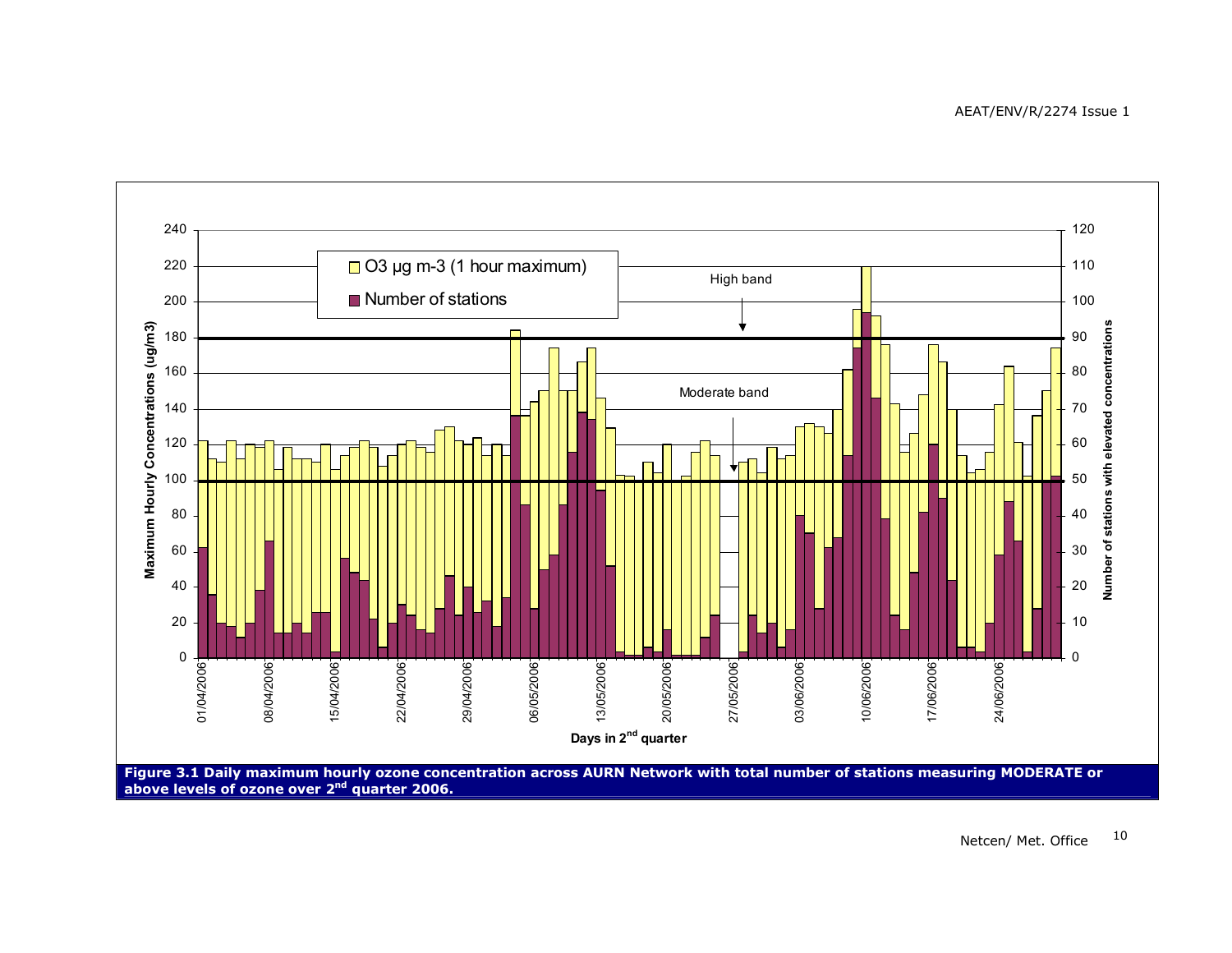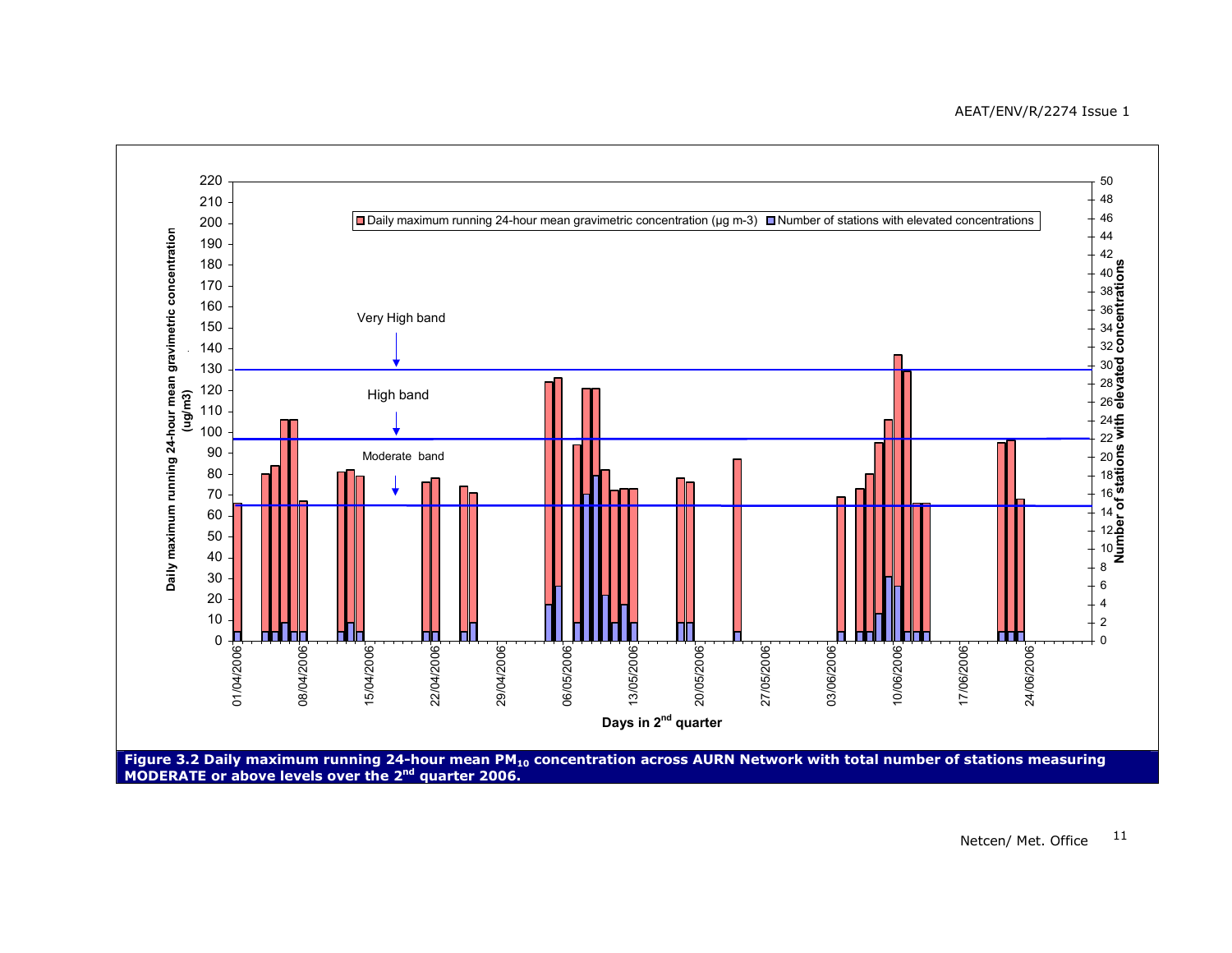

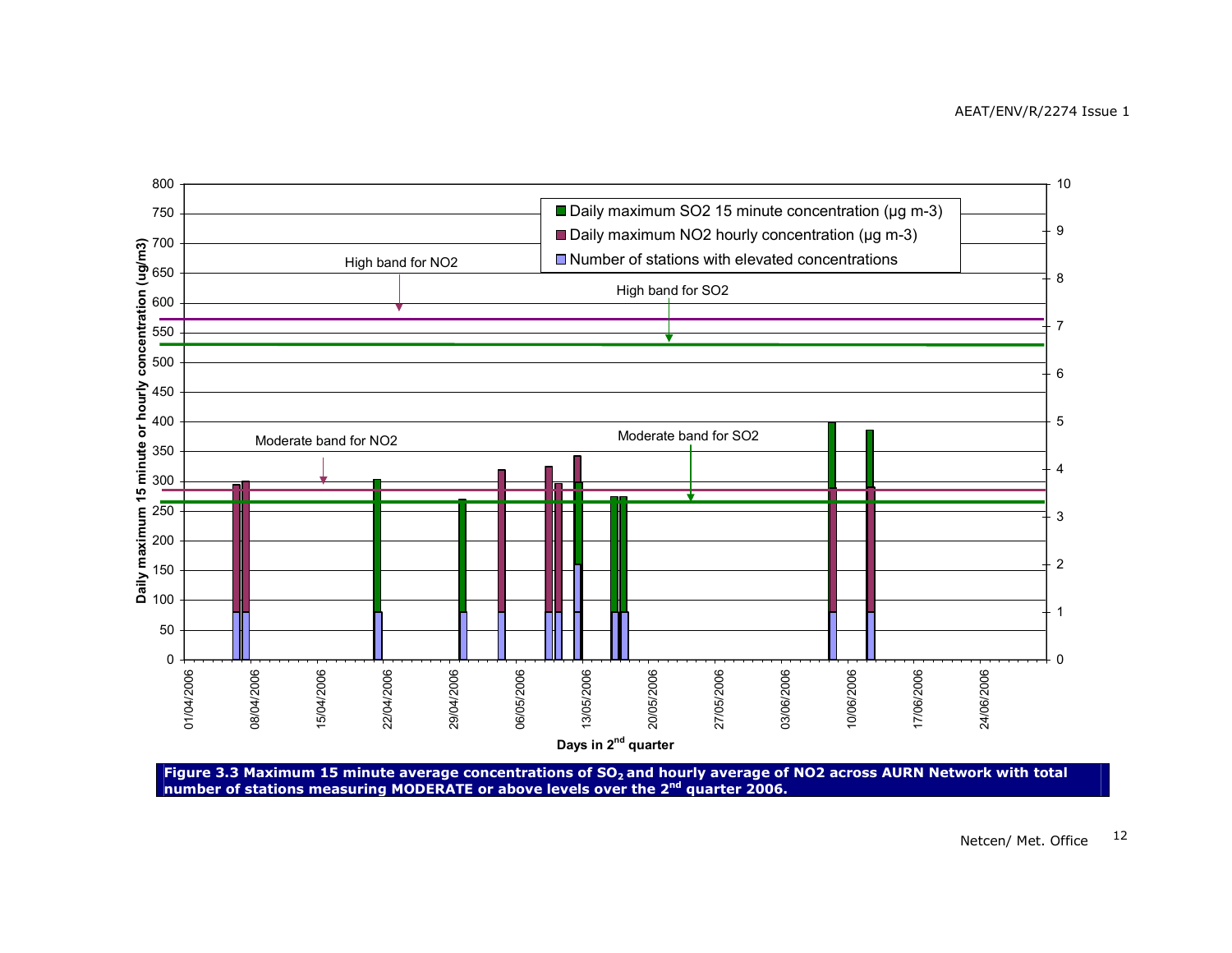

 Netcen/ Met. Office<sup>13</sup>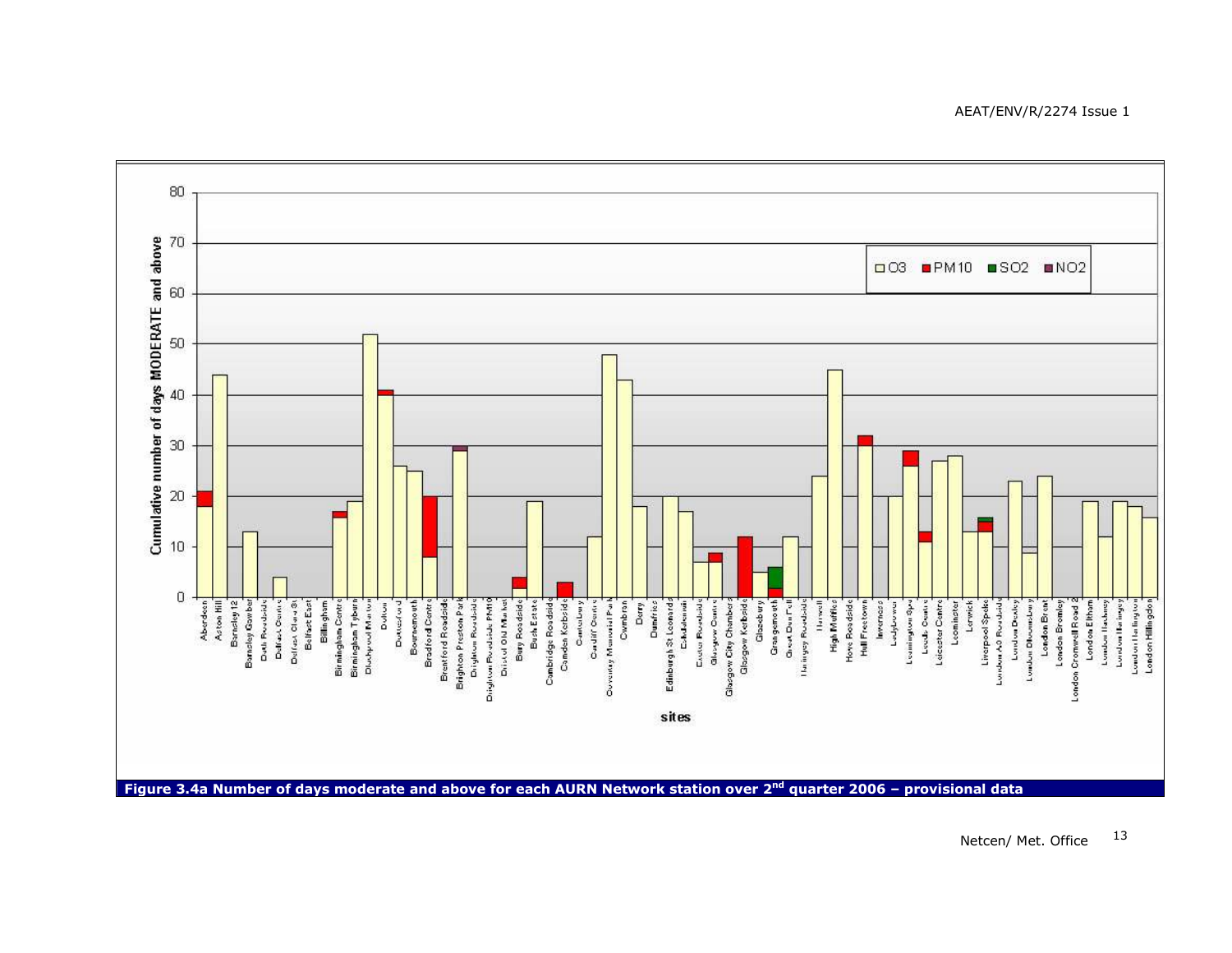#### AEAT/ENV/R/2274 Issue 1

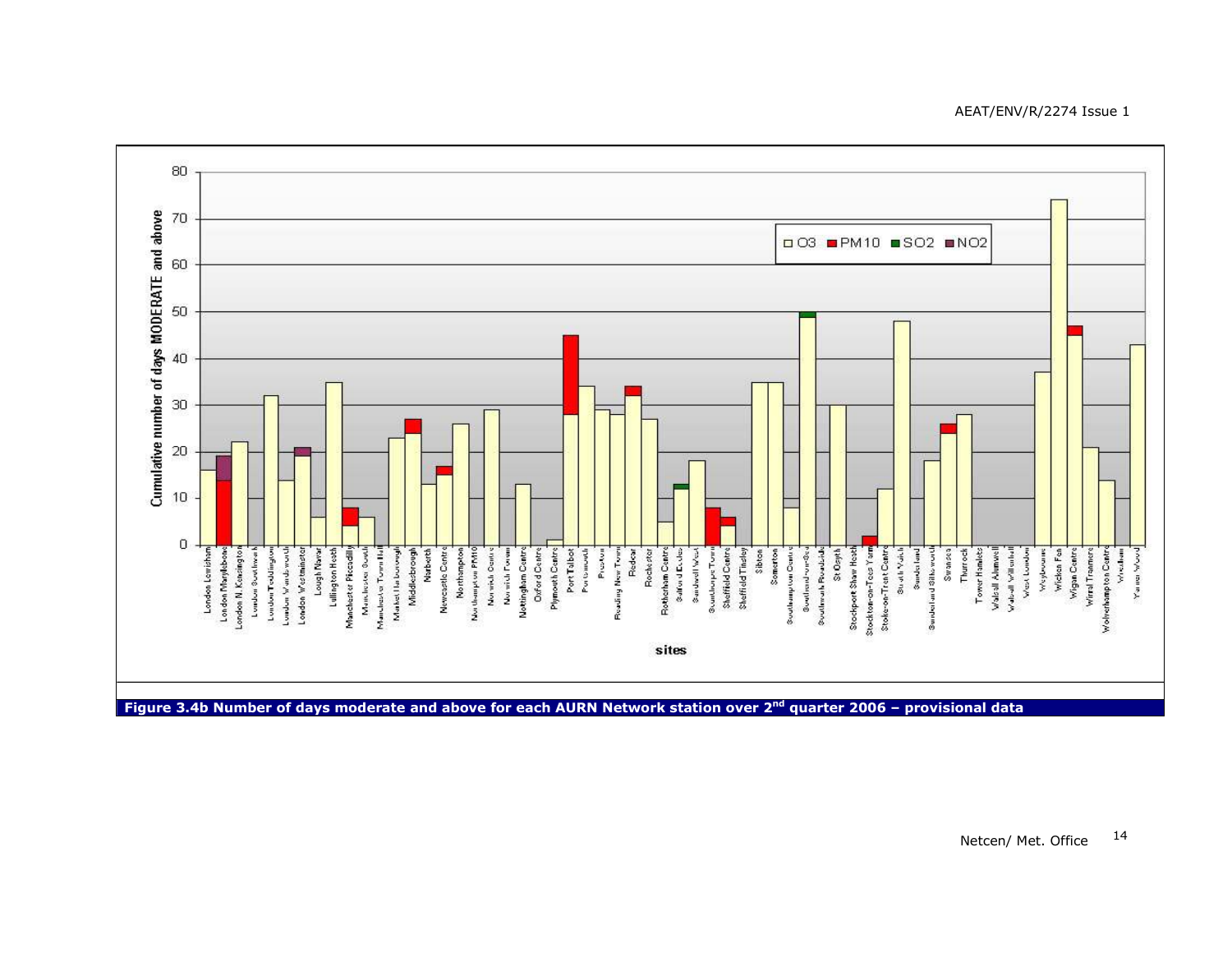# 4 Breakdowns in the service

All bulletins were successfully delivered to the Air Quality Communications contractor on time. There were no reported breakdowns in the service over this three-month period.

## 5 Additional or enhanced forecasts

No formal enhanced forecasts can be issued until the format of the enhanced service has been agreed with Defra and the Devolved Administrations.

The air pollution forecast is always re-issued to Teletext, Web and Freephone services at 10.00 local time each day, but will only be updated when the pollution situation is changing.

The bi-weekly air pollution outlooks have continued to be delivered successfully to Defra and other government departments by email on Tuesdays and Fridays.

## 6 Ad-hoc services and analysis

### 6.1 BUNCEFIELD OIL DEPOT EXPLOSION – REVIEW

An ad-hoc report has now been issued on the National Air Quality Archive detailing initial findings and conclusions from this incident. An official report on the incident can be found at: http://www.buncefieldinvestigation.gov.uk/reports/index.htm

### 6.2 PARTICULATE CLOUD FROM EASTERN SOURCES

An ad-hoc report has been written for submission to Defra and the devolved administrations detailing the elevated particulate measurements experienced at UK sites in early May.

### 6.3 SUMMER OZONE EPISODE

An ad-hoc report is being prepared for submission to Defra detailing the elevated ozone measurements experienced at UK sites in June and July 2006.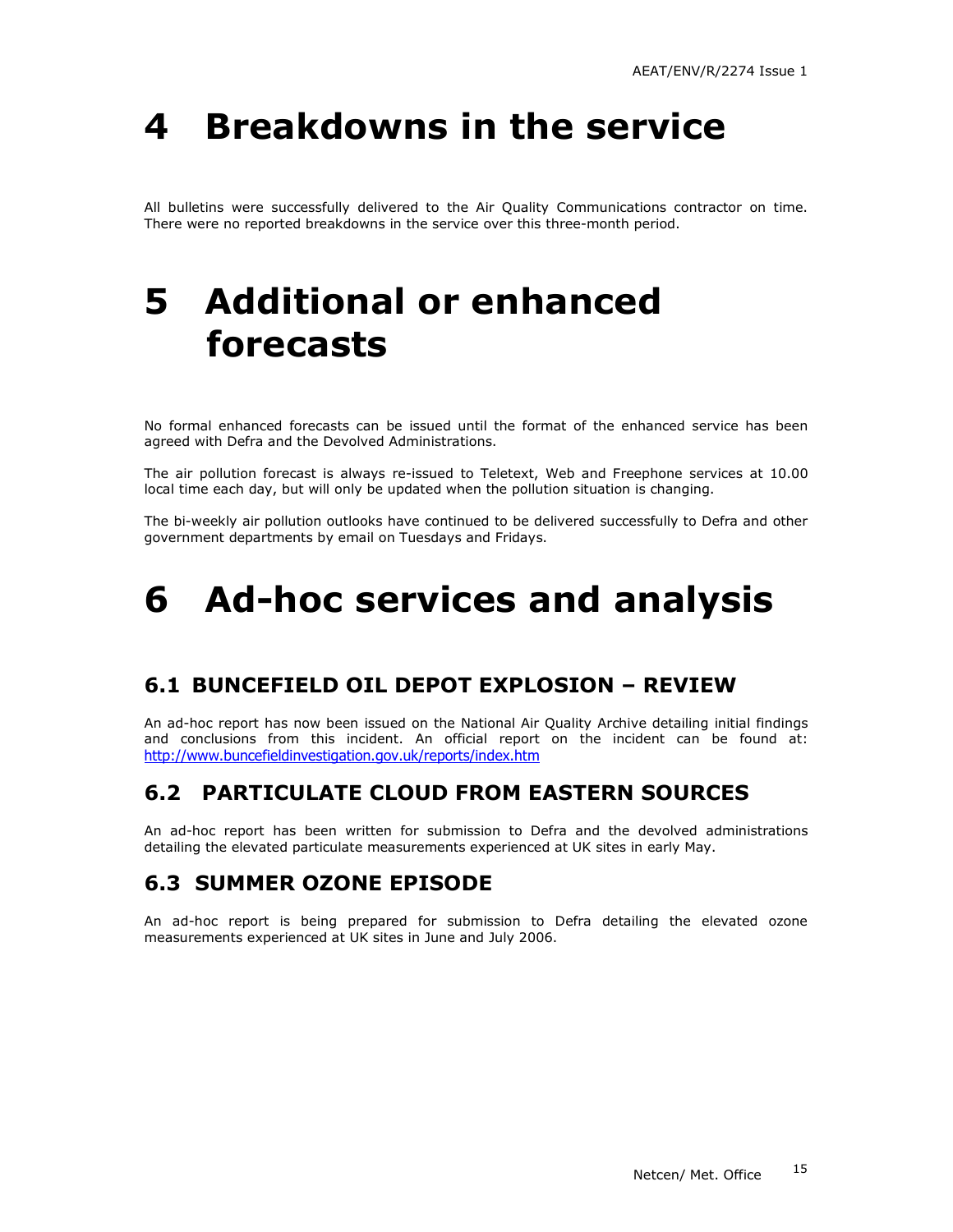# 7 Air Pollution Forecasting Seminar

The Fifth Annual Air Pollution Forecasting Seminar - hosted by Netcen on behalf of Defra and the Devolved Administrations – was held on Thursday 22<sup>nd</sup> June 2006 at Culham Science Centre, near Abingdon in Oxfordshire. More than 70 delegates and speakers attended. The seminar this year provided a forum for organisations involved in the Buncefield incident to present the results of their work. These presentations provoked much useful and informative discussion.

Buncefield was the largest industrial fire in Europe for over 50 years. Estimations using the National Atmospheric Emissions Inventory have shown that the fire released 5% or more of annual UK air emissions of some pollutants –  $PM_{10}$ ,  $PM_{2.5}$  and benzo(a)pyrene. Emissions of other pollutants such as  $NO<sub>2</sub>$ , CO and NMVOC were lower at  $< 0.1\%$  of total annual emissions. The emergency response team of the Chemical Hazards and Poisons Division of HPA was quickly in action following the explosion, which took place at around 6 a.m. on Sunday 11th December 2005. The team worked with local and regional services and the NHS to form the Health Advisory Team (HAT) that advised multi-agency GOLD command. The team quickly received modelling input from the Met Office and the Environment Agency and requested environmental monitoring. Local, portable indicative air quality monitoring by Netcen showed high concentrations of particulate matter and unburnt hydrocarbons close to the fire. The Netcen team could see the plume rising overhead but could not detect increased concentrations downwind, where the plume appeared to be close to the ground. Concentrations of pollutants measured in nearby residential areas were low. There was much discussion of the methods used by Netcen and the difficulties in deploying emergency-response air quality monitoring equipment quickly to the scene of such an incident.

Data from UK national air monitoring networks were analysed in detail but, to-date, these show no evidence of significant ground level air quality impacts from the Buncefield plume. Likewise, similar analysis of national monitoring data from Northern France also showed no evidence of any major ground-level impacts. Additional data available from the local and regional monitoring networks coordinated by King's College Environmental Research Group has shown some small and short-term (15-minute) PM10 peaks at a few sites in Hertfordshire, North London, Surrey and Sussex. Modelling by the Met Office using the advanced NAME III system confirms that the air arriving at these sites at the times of the peaks could have come from the Buncefield area. Despite these sporadic transient events, comparison of ground-level air quality data with health-based air quality standards shows that pollution levels remained "low" or just into the "moderate" category at all national and regional monitoring locations in the southeast, for the duration of the incident. Airborne air quality measurements of the plume by the Met Office instrumented FAAM aircraft showed that the plume was mainly composed of black soot. Carbon Monoxide (CO) and Oxides of Nitrogen  $(NO<sub>x</sub>)$  were detected but not in large quantities. Concentrations of toxic PAHs and Dioxins measured in the plume were small. The Met Office undertook detailed modelling of the plume both before and after the event. This involved large uncertainties, especially in the early stages when the composition and amount of fuel burning was not known accurately. Observations by civilian aircraft helped to fine-tune the Met Office model results. Due to the exceptional plume buoyancy and meteorological conditions, the smoke and other emissions from the fires rose high into the atmosphere before dispersing. This helps explain why ground level impacts on air quality were minimised.

The Met Office has modelled several alternative scenarios for other meteorological conditions and their conclusion was that, even under a range of other conditions to those experienced in the real case, the modelled predicted ground-level pollution concentrations would not have been significantly higher.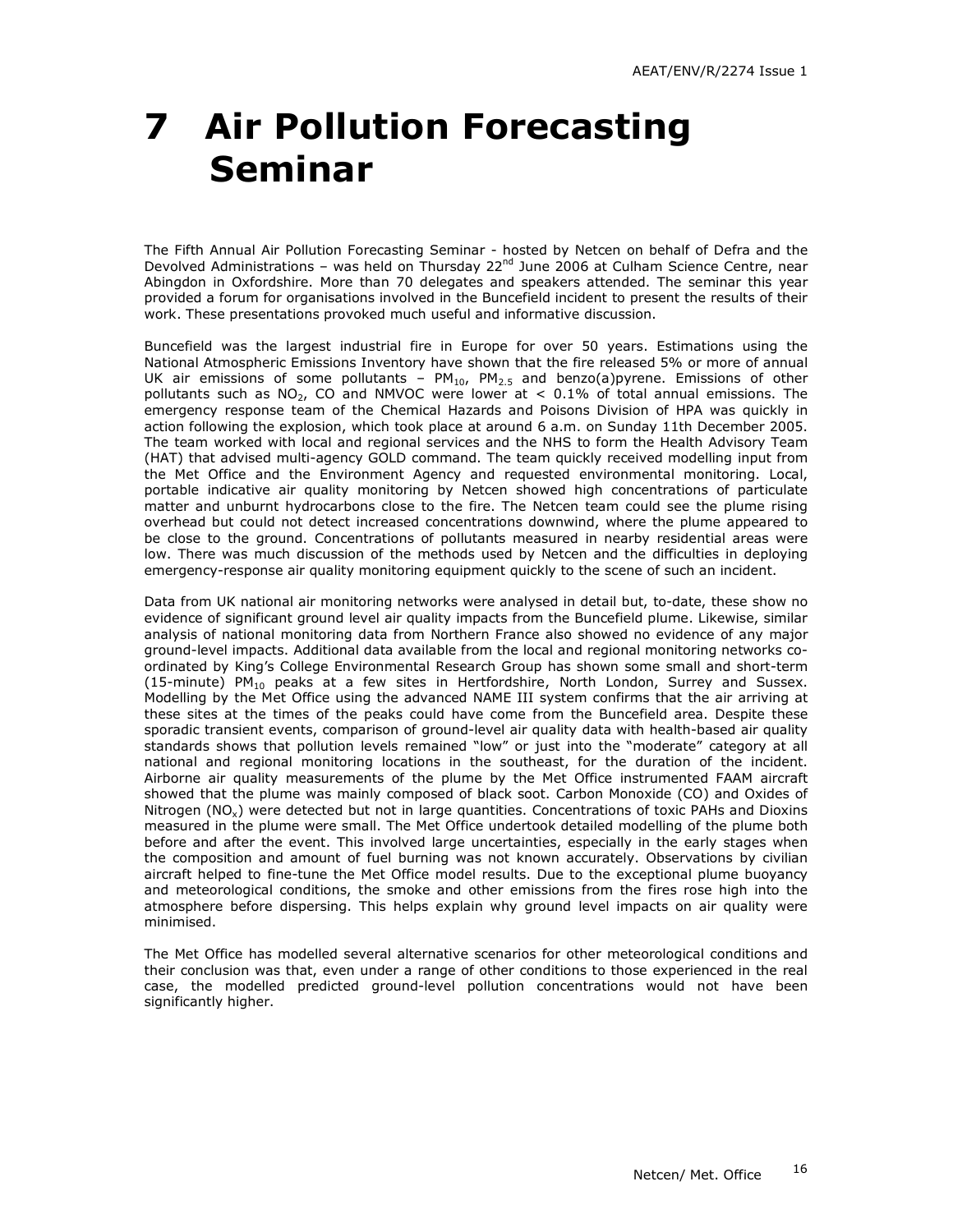## 8 Ongoing research

Netcen and the Met office will also continue to:

- 1. Investigate ways of using automatic software systems to streamline the activities within the forecasting process, thus allowing forecasters to spend their time more efficiently considering the most accurate forecasts.
- 2. Research the chemistry used in our models, in particular the  $NO<sub>x</sub>$ ->NO<sub>2</sub> conversion used in NAME, and the chemical schemes for secondary  $PM_{10}$  and ozone.
- 3. Improve the NAME model runs that can be used for ad-hoc analyses, in particular with regard to investigating the possible long-range transport of  $PM_{10}$  pollution from forest fires in Russia and the long-range transport of particles from Saharan Dust Storms.
- 4. Improve and update the emissions inventories used in our models.

## 9 Forward work plan for July to September 2006

Major tasks include:

- **Demoglem** Ongoing daily air pollution forecasting activities.
- **Demoglem** Dngoing improvements to NAME model, including:
	- o Increase in the horizontal model domain
	- o Update of emissions inventory used in the model.
- Publication of the annual 2005 report, 2006 quarterly reports and two ad-hoc reports on the Air Quality Archive Web Site.

## 10 Hardware and software inventory

Defra and the Devolved Administrations own the code for the ozone and secondary  $PM_{10}$  models, but not the graphical interface for these. Defra and the Devolved Administrations own the software for delivering the air pollution forecast to the Air Quality Communications system. Defra and the Devolved Administrations also own the web pages used to display the forecasts.

No computer hardware being used on this project is currently owned by Defra and the Devolved Administrations.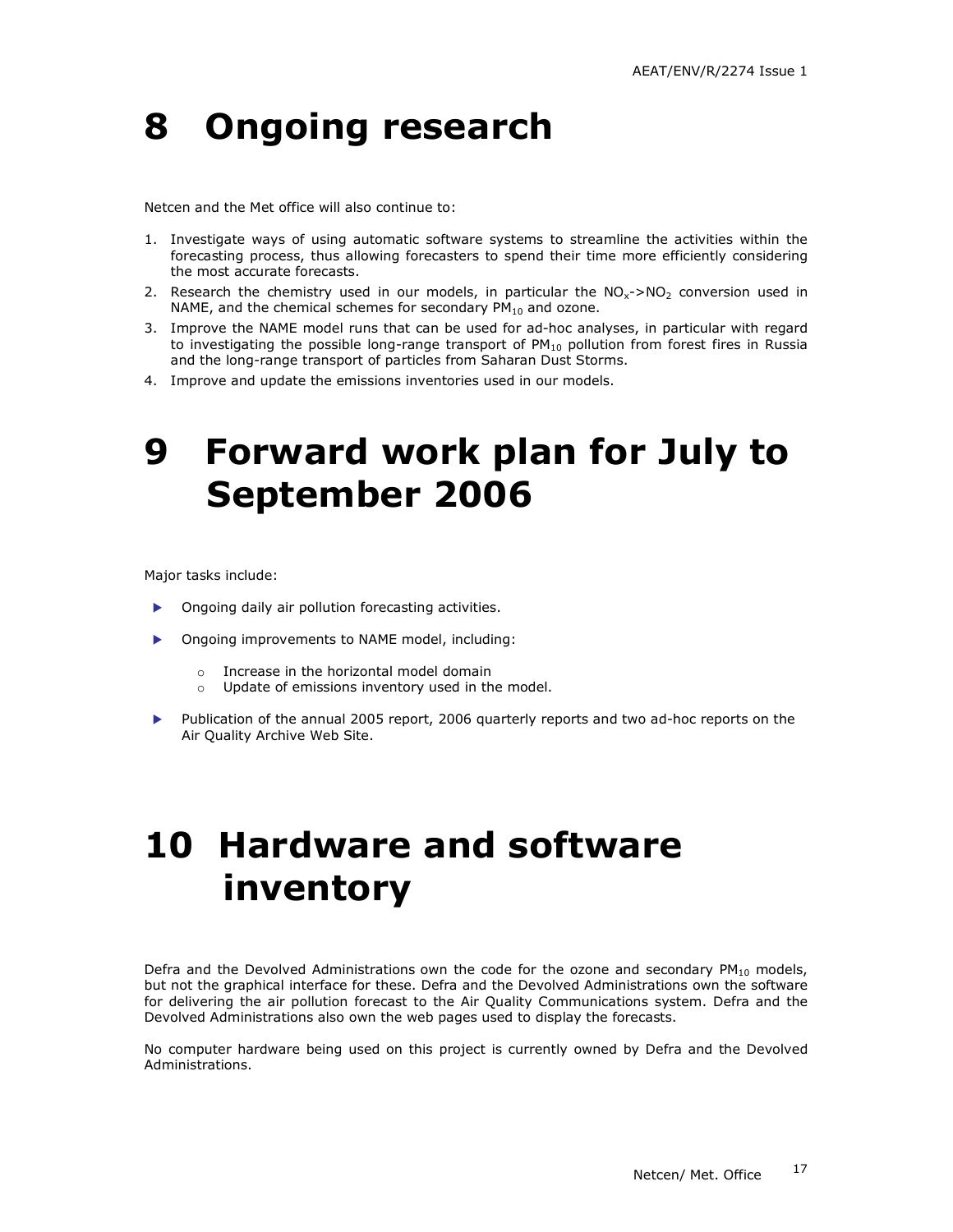# Appendix 1 - Air Pollution Index

### **CONTENTS**

1 Table showing the Air Pollution index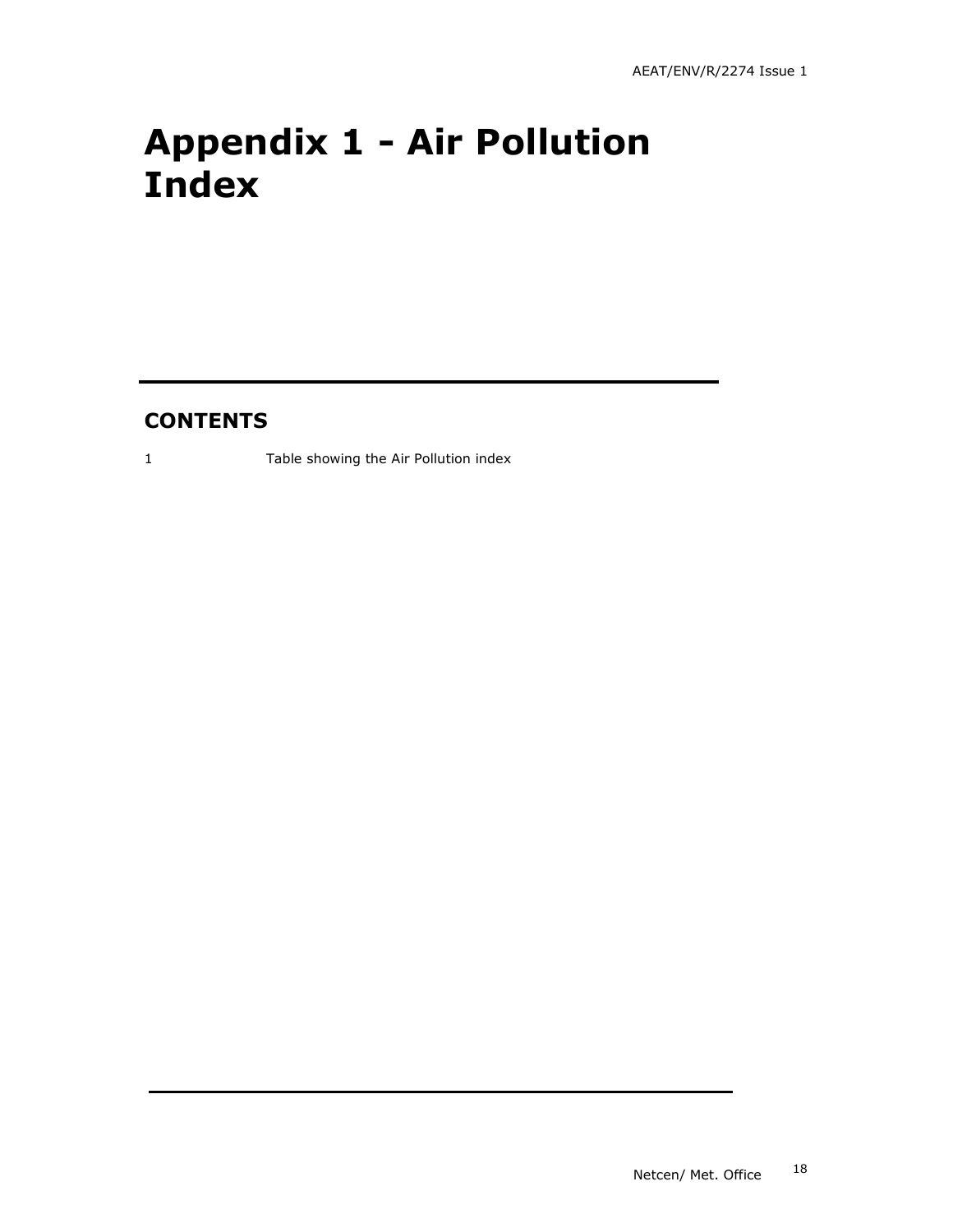#### AEAT/ENV/R/2274 Issue 1

### The UK Air Pollution Indices

| <b>Old</b><br><b>Banding</b> | <b>Index</b>    | Ozone 8-hourly/<br><b>Hourly mean</b> |                | <b>Nitrogen Dioxide</b><br><b>Hourly Mean</b> |                | <b>Sulphur Dioxide</b><br><b>15-Minute Mean</b> |                | <b>Carbon Monoxide</b><br><b>8-Hour Mean</b> |               | <b>PM<sub>10</sub> Particles</b><br><b>24-Hour Mean</b> |
|------------------------------|-----------------|---------------------------------------|----------------|-----------------------------------------------|----------------|-------------------------------------------------|----------------|----------------------------------------------|---------------|---------------------------------------------------------|
|                              |                 | $\mu$ gm <sup>-3</sup>                | ppb            | $\mu$ gm <sup>-3</sup>                        | ppb            | $\mu$ gm <sup>-3</sup>                          | ppb            | $mgm^{-3}$                                   | ppm           | gravimetric<br>$\mu$ gm <sup>-3</sup>                   |
| LOW                          |                 |                                       |                |                                               |                |                                                 |                |                                              |               |                                                         |
|                              |                 | $0 - 32$                              | $0 - 16$       | $0 - 95$                                      | $0 - 49$       | $0 - 88$                                        | $0 - 32$       | $0 - 3.8$                                    | $0.0 - 3.2$   | $0 - 21$                                                |
|                              |                 | $33 - 66$                             | $17 - 32$      | $96 - 190$                                    | $50-99$        | 89-176                                          | $33 - 66$      | $3.9 - 7.6$                                  | $3.3 - 6.6$   | $22 - 42$                                               |
|                              | 3               | $67 - 99$                             | $33 - 49$      | 191-286                                       | $100 - 149$    | 177-265                                         | 67-99          | $7.7 - 11.5$                                 | $6.7 - 9.9$   | $43 - 64$                                               |
| <b>MODERATE</b>              |                 |                                       |                |                                               |                |                                                 |                |                                              |               |                                                         |
|                              | $\overline{4}$  | 100-126                               | $50 - 62$      | 287-381                                       | 150-199        | 266-354                                         | 100-132        | 11.6-13.4                                    | $10.0 - 11.5$ | 65-74                                                   |
|                              | 5               | 127-152                               | $63 - 76$      | $382 - 477$                                   | 200-249        | 355-442                                         | 133-166        | 13.5-15.4                                    | 11.6-13.2     | 75-86                                                   |
|                              | 6               | 153-179                               | $77 - 89$      | 478-572                                       | 250-299        | 443-531                                         | 167-199        | $15.5 - 17.3$                                | $13.3 - 14.9$ | 87-96                                                   |
| <b>HIGH</b>                  |                 |                                       |                |                                               |                |                                                 |                |                                              |               |                                                         |
|                              | $\overline{7}$  | 180-239                               | $90 - 119$     | 573-635                                       | 300-332        | 532-708                                         | 200-266        | $17.4 - 19.2$                                | $15.0 - 16.5$ | $97 - 107$                                              |
|                              | 8               | 240-299                               | 120-149        | 636-700                                       | 333-366        | 709-886                                         | 267-332        | $19.3 - 21.2$                                | $16.6 - 18.2$ | 108-118                                                 |
|                              | 9               | 300-359                               | 150-179        | 701-763                                       | 367-399        | 887-1063                                        | 333-399        | $21.3 - 23.1$                                | $18.3 - 19.9$ | 119-129                                                 |
| <b>VERY HIGH</b>             |                 |                                       |                |                                               |                |                                                 |                |                                              |               |                                                         |
|                              | 10 <sup>°</sup> | $\geq$ 360 μgm <sup>-3</sup>          | $\geq 180$ ppb | $\geq$ 764 μgm <sup>-3</sup>                  | $\geq 400$ ppb | $\geq 1064 \ \mu \text{gm}^{-3}$                | $\geq 400$ ppb | $\geq$ 23.2 mgm <sup>-3</sup>                | $\geq$ 20 ppm | $\geq$ 130 μgm <sup>-3</sup>                            |

| <b>Old Banding</b> | <b>New Index</b> | <b>Health Descriptor</b>                                                                                                            |  |  |  |  |  |  |
|--------------------|------------------|-------------------------------------------------------------------------------------------------------------------------------------|--|--|--|--|--|--|
| <b>LOW</b>         |                  |                                                                                                                                     |  |  |  |  |  |  |
|                    |                  |                                                                                                                                     |  |  |  |  |  |  |
|                    |                  | Effects are unlikely to be noticed even by individuals who know they are sensitive to air pollutants                                |  |  |  |  |  |  |
|                    |                  |                                                                                                                                     |  |  |  |  |  |  |
| <b>MODERATE</b>    |                  |                                                                                                                                     |  |  |  |  |  |  |
|                    |                  |                                                                                                                                     |  |  |  |  |  |  |
|                    |                  | Mild effects unlikely to require action may be noticed amongst sensitive individuals                                                |  |  |  |  |  |  |
|                    | 6                |                                                                                                                                     |  |  |  |  |  |  |
| <b>HIGH</b>        |                  |                                                                                                                                     |  |  |  |  |  |  |
|                    |                  | Significant effects may be noticed by sensitive individuals and action to avoid or reduce these effects may be needed (e.g.         |  |  |  |  |  |  |
|                    |                  | reducing exposure by spending less time in polluted areas outdoors). Asthmatics will find that their "reliever inhaler is likely to |  |  |  |  |  |  |
|                    | q                | reverse the effects on the lung.                                                                                                    |  |  |  |  |  |  |
| <b>VERY HIGH</b>   |                  |                                                                                                                                     |  |  |  |  |  |  |
|                    | 10 <sup>°</sup>  | The effects on sensitive individuals described for "HIGH" levels of pollution may worsen.                                           |  |  |  |  |  |  |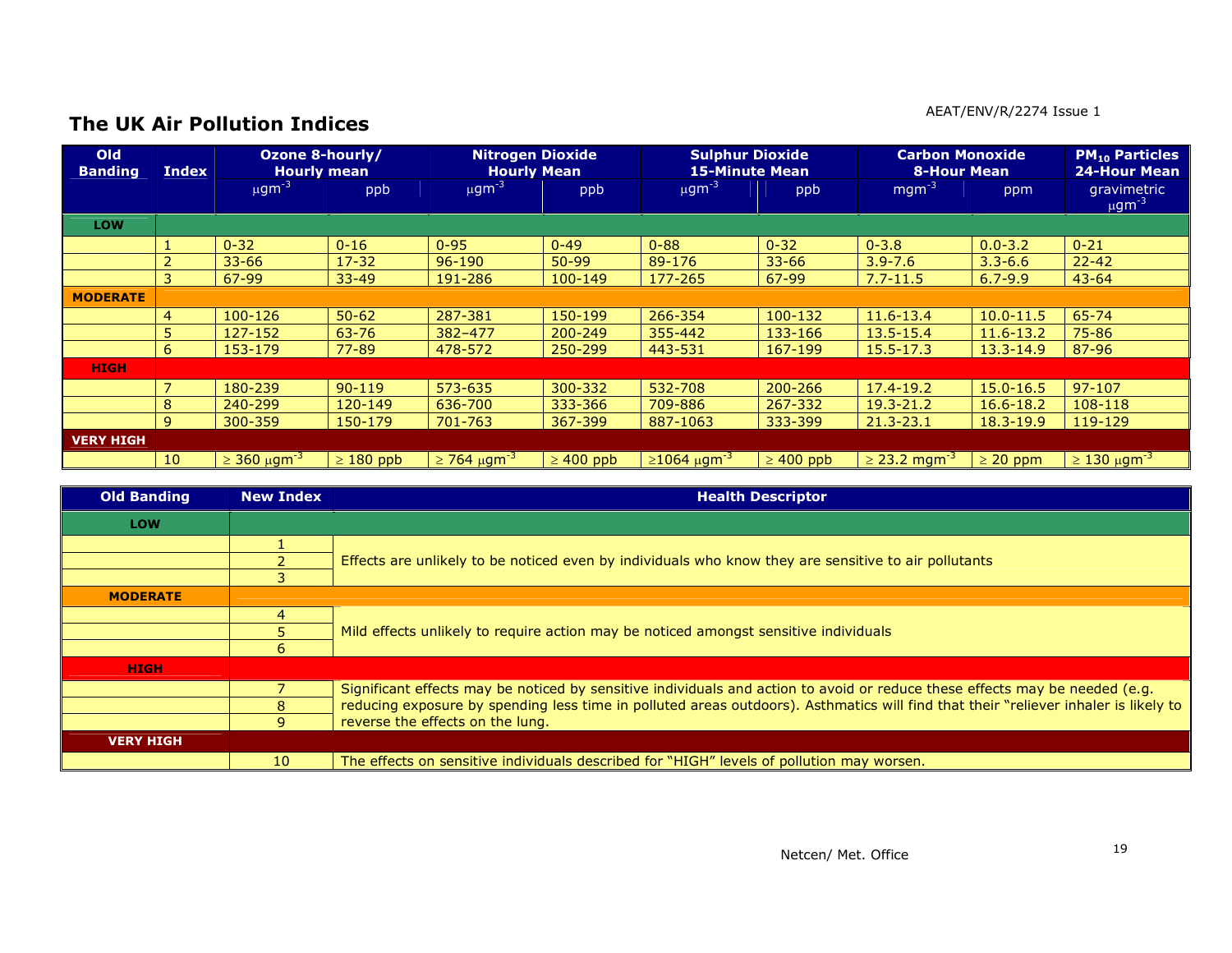## Appendix 2 - Forecasting Zones and Agglomerations

### **CONTENTS**

| Table showing the Air Pollution Forecasting Zones and Agglomerations, |
|-----------------------------------------------------------------------|
| together with populations (based on 2001 Census).                     |
| Map of Forecasting Zones and Agglomerations.                          |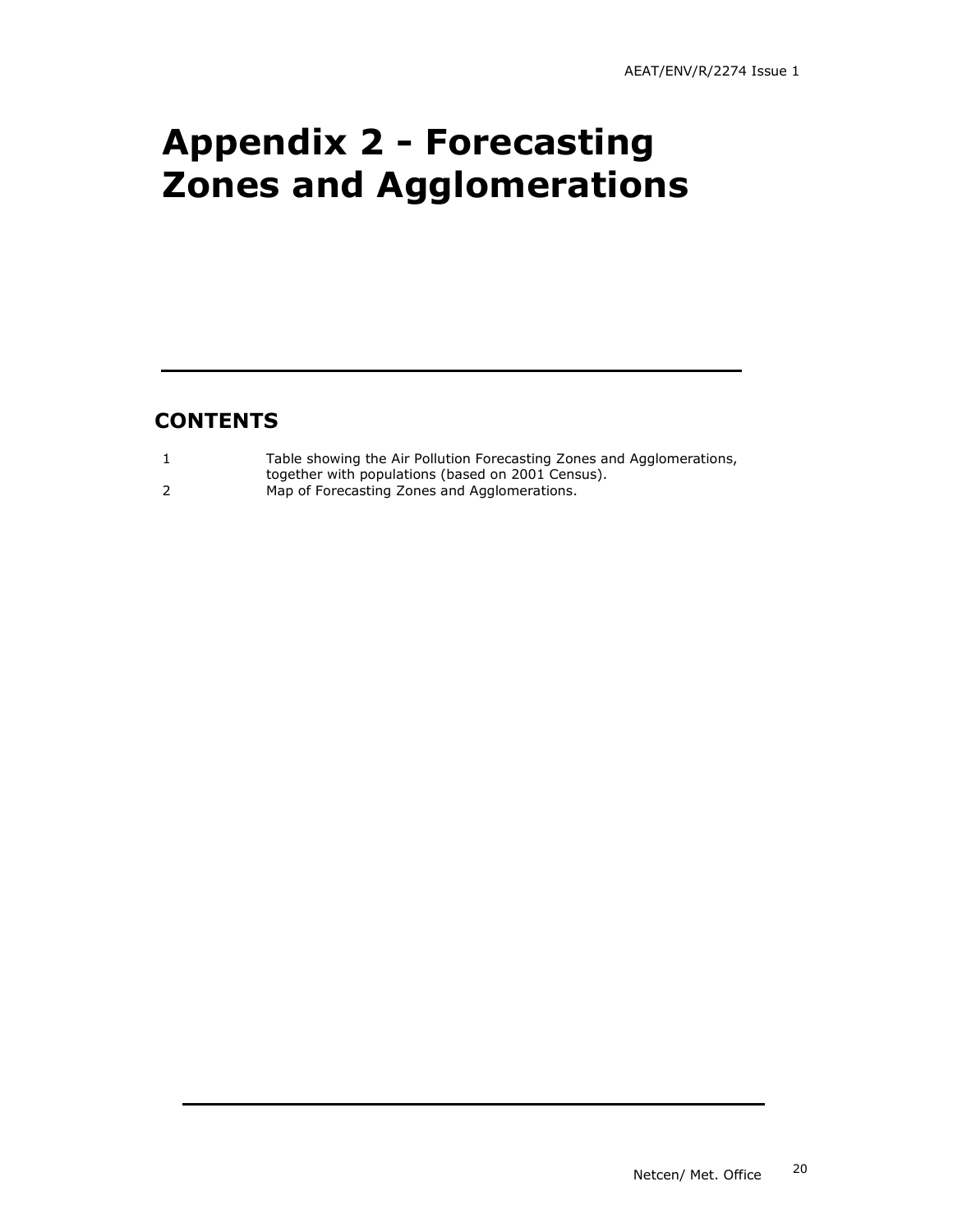### Forecasting Zones

| <b>Zone</b>                      | <b>Population</b> |
|----------------------------------|-------------------|
|                                  |                   |
| <b>East Midlands</b>             | 3084598           |
| <b>Eastern</b>                   | 5119547           |
| <b>Greater London</b>            | 8278251           |
| <b>North East</b>                | 1635126           |
|                                  |                   |
| <b>North West and Merseyside</b> | 3671986           |
| <b>South East</b>                | 6690881           |
| <b>South West</b>                | 4364704           |
| <b>West Midlands</b>             | 2970505           |
| <b>Yorkshire and Humberside</b>  | 2816363           |
|                                  |                   |
| <b>South Wales</b>               | 1578773           |
| <b>North Wales</b>               | 720022            |
|                                  |                   |
| <b>Central Scotland</b>          | 1813314           |
| <b>Highland</b>                  | 380062            |
| <b>North East Scotland</b>       | 1001499           |
| <b>Scottish Borders</b>          | 254690            |
|                                  |                   |
| <b>Northern Ireland</b>          | 1104991           |

#### Forecasting Agglomerations

| <b>Agglomeration</b>                   | <b>Population</b> |
|----------------------------------------|-------------------|
|                                        |                   |
| <b>Brighton/Worthing/Littlehampton</b> | 461181            |
| <b>Bristol Urban Area</b>              | 551066            |
| <b>Greater Manchester Urban Area</b>   | 2244931           |
| <b>Leicester</b>                       | 441213            |
| <b>Liverpool Urban Area</b>            | 816216            |
| <b>Nottingham Urban Area</b>           | 666358            |
| <b>Portsmouth</b>                      | 442252            |
| <b>Sheffield Urban Area</b>            | 640720            |
| <b>Tyneside</b>                        | 879996            |
| West Midlands Urban Area               | 2284093           |
| West Yorkshire Urban Area              | 1499465           |
|                                        |                   |
| <b>Cardiff</b>                         | 327706            |
| Swansea/Neath/Port Talbot              | 270506            |
|                                        |                   |
| <b>Edinburgh Urban Area</b>            | 452194            |
| <b>Glasgow Urban Area</b>              | 1168270           |
|                                        |                   |
| <b>Belfast</b>                         | 580276            |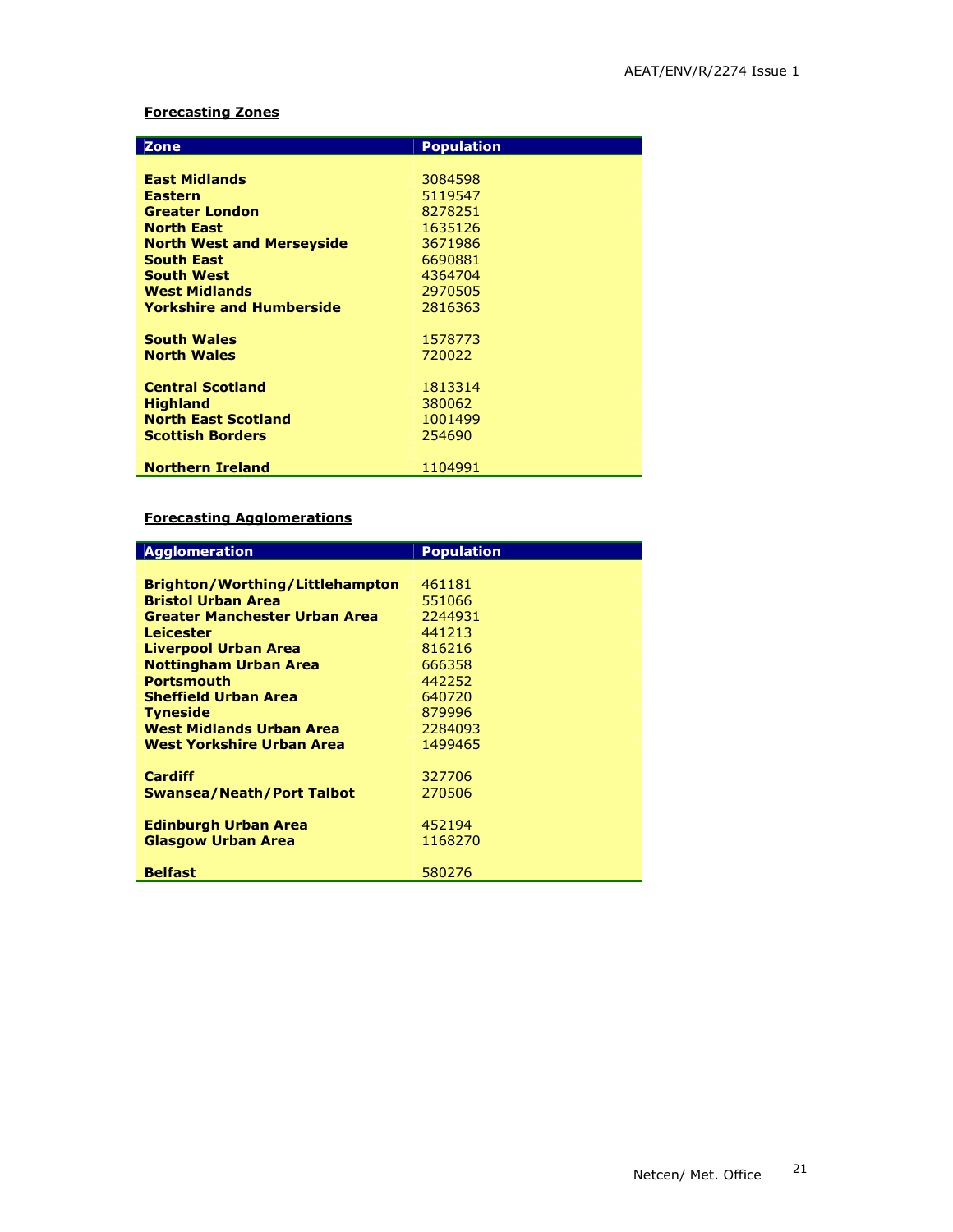

Map of UK forecasting zones and agglomerations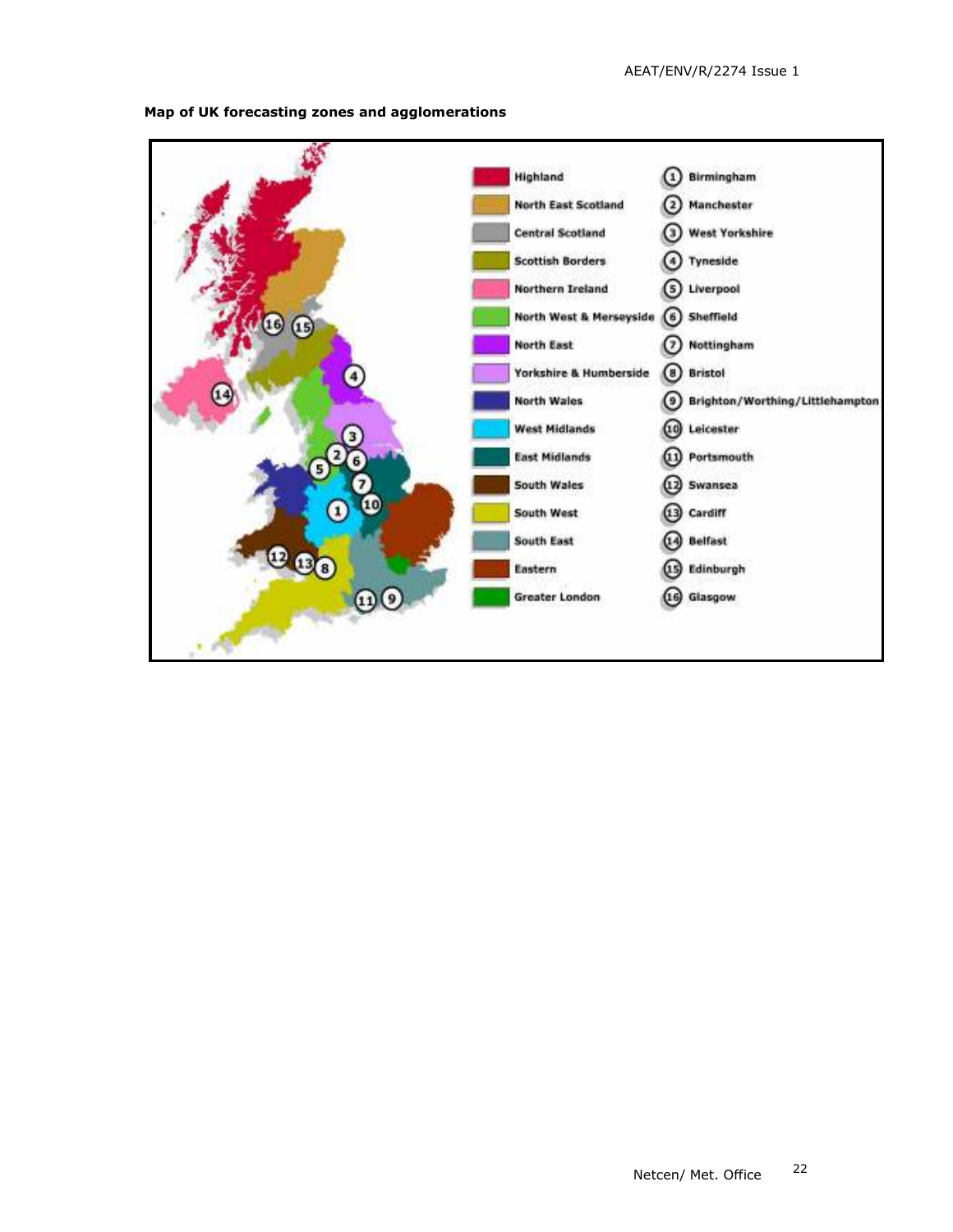### Appendix 3 – Worked Example of How UK Forecasting Success and Accuracy Rates are Calculated.

### **CONTENTS**

1 Worked Example